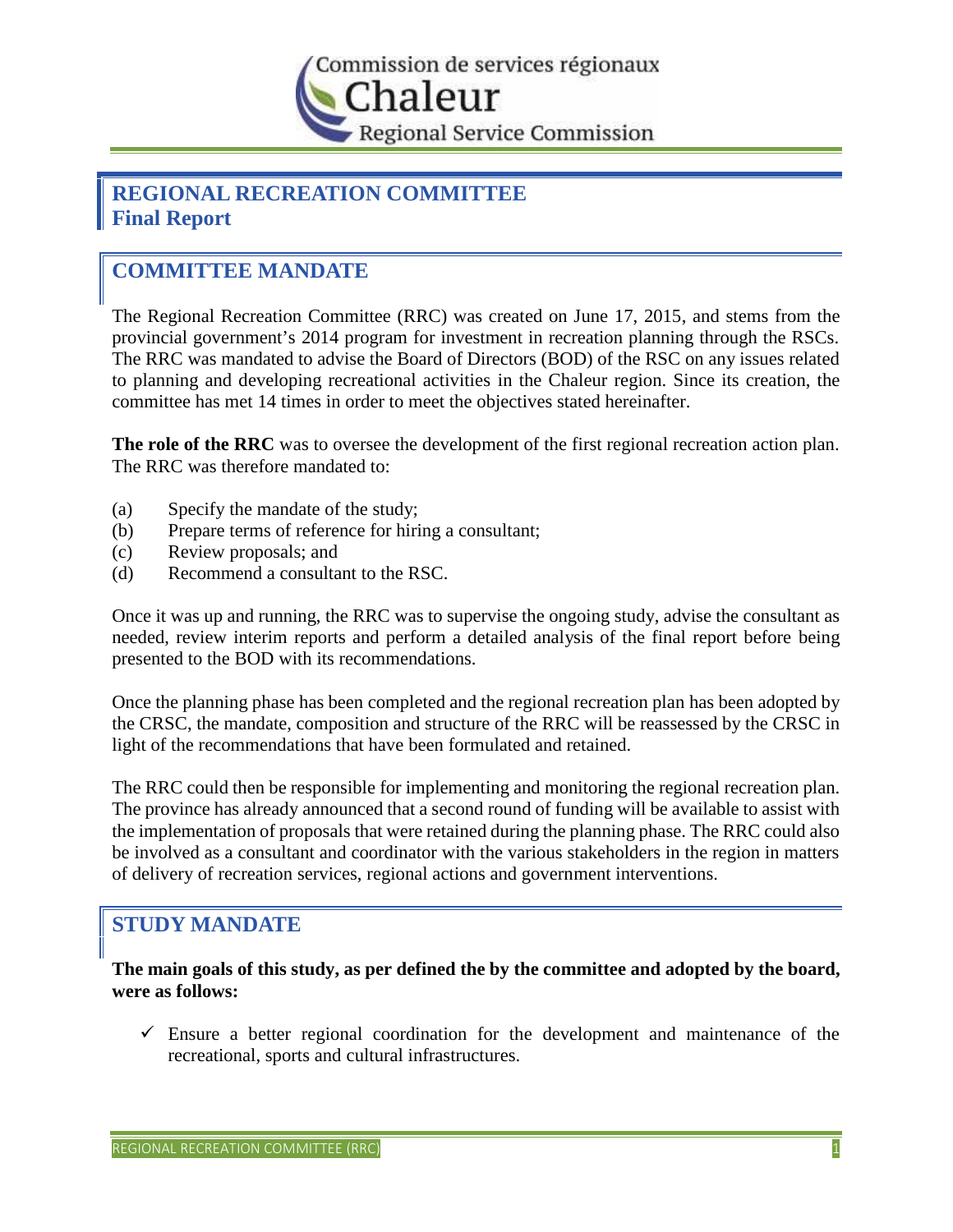

- $\checkmark$  Evaluate the economic and social sustainability thresholds concerning the development and operation of recreational and sports infrastructures and programs.
- $\checkmark$  Foster the development of a high quality recreational and sports program for the people who live in the Chaleur region's territory.

# **The purpose of this study was to achieve three objectives:**

- 1) **Asset mapping** which was to include:
	- Inventory and evaluation of the public sport and recreation facilities (internally carried out by the Chaleur RSC);
	- Operational and managerial analysis of the public sport and recreation infrastructures;
	- Inventory and evaluation of the sport and recreation programs;
	- Inventory and evaluation of the participants;
	- Inventory and evaluation of the human capacity of the organization to offer sport and recreation programs;
- 2) **Recreational needs assessment** which was to include:
	- Identification of future sport and recreational development priorities at the regional or subregional level.
- **3) Determine the strategic position** of the region in terms of recreational activities which was to include:
	- Assessment and identification of collaborative possibilities;
	- Development of an equitable cost sharing formula between the partners.

# **Scope and objectives of the recreational planning study process**

It is expected that the regional recreation study is to guide the Chaleur Regional Service Commission in the development of a long-term vision in the area of recreation and sports in **determining the current assets established in the territory** and, lastly, identifying the existing deficiencies in terms of recreational and sports infrastructures and programs according to the general principles of the "**Framework for Recreation in Canada 2015: Pathways to Wellbeing".** The study shall accomplish the following exercises: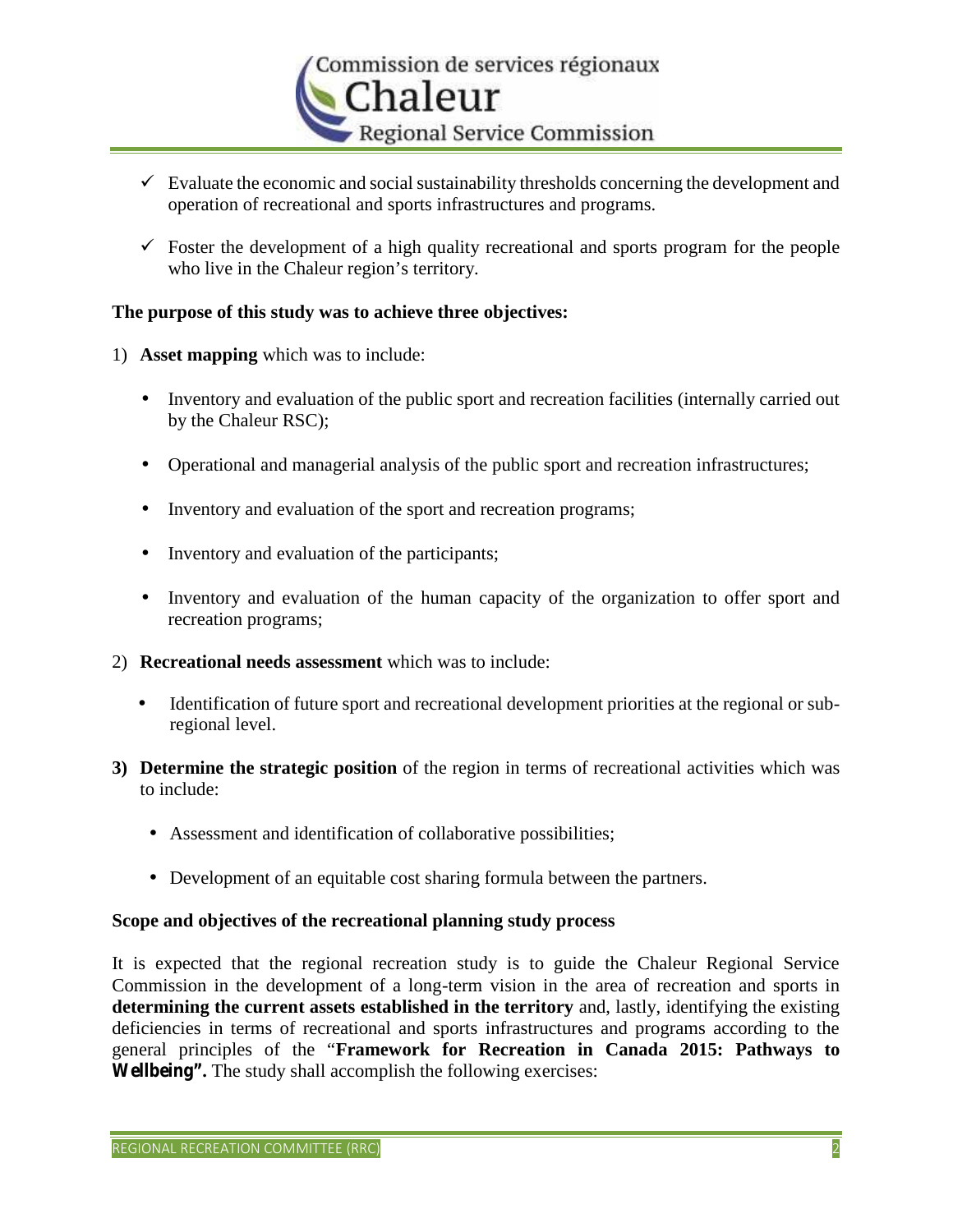

The study was to accomplish the following main exercises to meet the above-mentioned three objectives:

- 1. Review existing plans, documents and statistics in order to understand the region's socio economic situation.
- 2. Review existing reports, plans and any documents showing the physical condition of the infrastructures.
- 3. While taking into account the realities of the rural setting such as the Chaleur region, the consultant was to **document, identify and meet with the stakeholders currently involved in the offer of programs** in recreation and sports, to understand the current situation of the services provided and the capacity to offer programs to the citizens.
- 4. Based on the infrastructure inventory provided from the CRSC, identify existing **public** recreational and sports **infrastructures** and assess them in terms of structural condition, participation levels, organizational structure and operational structure.
- 5. Identify the **deficiencies and/or the over capacity of public** recreation and sport **infrastructures** to better understand the related future needs.
- 6. Identify existing **recreational and sports programs** and assess them in terms of accessibility, level of participation, organizational structure and operational structure.
- 7. Identify the **deficiencies and/or over capacity** in terms of recreation and sport programs to better understand the related future needs.
- 8. Develop an **equitable sharing formula** of the operational, maintenance and development cost of the public infrastructures.
- 9. Make recommendations to the Board of Directors of the CRSC so that it can **adopt a strategic vision** with regards to recreation and sports and embrace the idea of collectively pursuing longterm planning objectives for the Chaleur region as a whole.

The study was also to include **a public consultation** process taking into account:

 Consultation user groups of the facilities and programs in order to gather their opinions on the priorities relating to recreation and sports.

# **SELECTION PROCESS FOR THE CONSULTANT**

The selection process for choosing a consultant was subject to a rigorous and transparent exercise.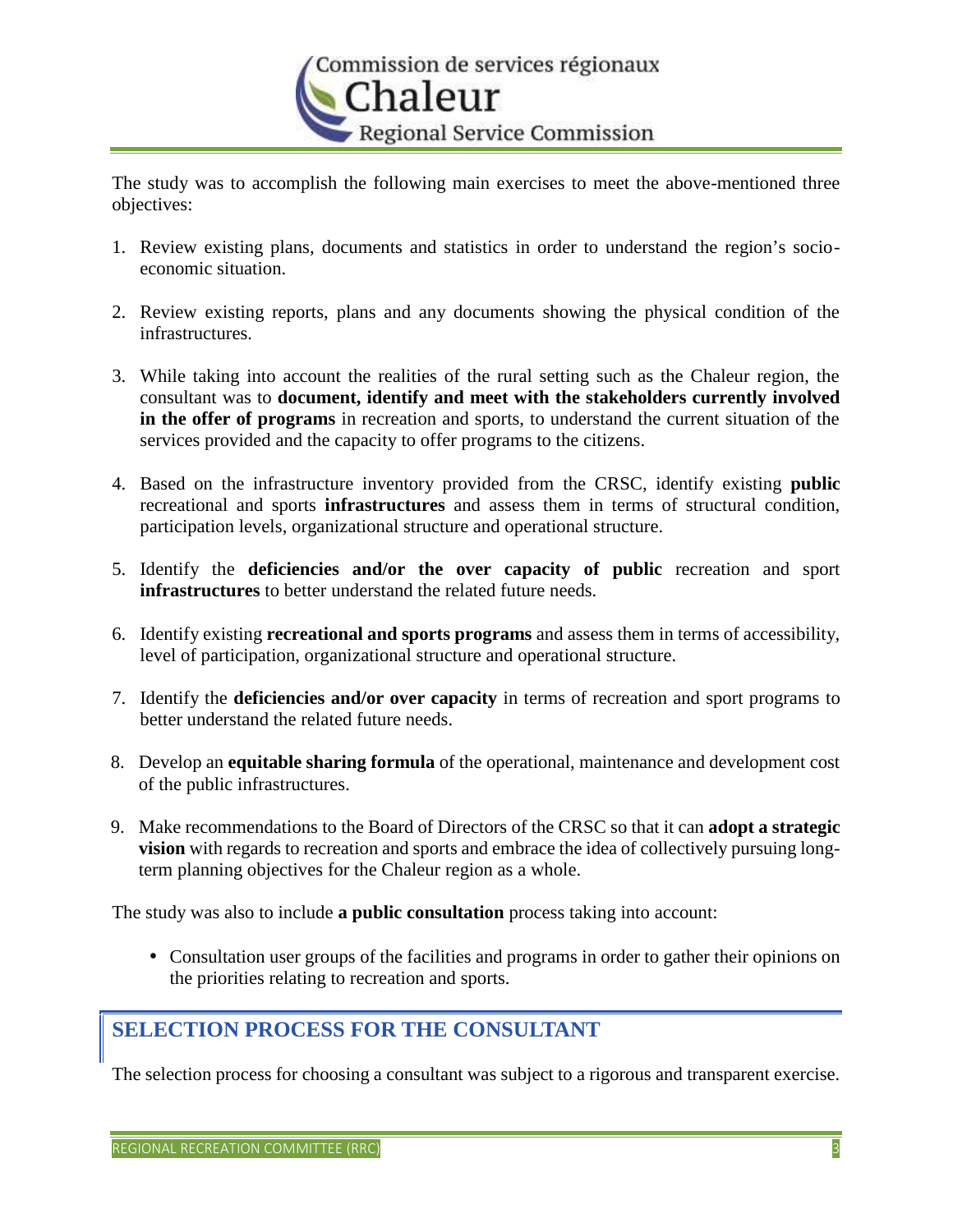

Firstly, the terms of references, defined by the RRC and adopted by the BOD, was added to the request for proposals. The latter was published on-line on the New Brunswick Opportunities Network for two weeks.

Thereafter, a subcommittee of the RRC, comprised of four members and accompanied by the support staff of the CRSC and the provincial coordinator, analyzed the proposals through a point system. The results of this exercise were presented to the RRC and the recommended consultant by the committee to carry out the study was adopted by the BOD on March 23, 2016. This consulting firm, based out of Toronto, is called Sierra Planning and Management.

# **WORK UNDERTAKEN BY THE CRSC's PLANNING DEPARTMENT**

The planning department proceeded with an inventory of sports and recreation infrastructures of municipalities and LSD of the Chaleur region. A total of 127 sports and recreations equipment distributed over 68 sites have been listed. A database has been developed containing at least 40 fields concerning the location, the contact persons, the physical characteristic and the equipment state. The state of the equipment is up to date as long as this information has been given by the contact persons. The database can produce multiple types of reports in both official languages and a detailed form for the equipment. An example of the form is also annexed. These forms may be consulted by authorized persons on a shared folder placed on Dropbox.

These facilities have been mapped in the Geographic Information System (GIS) by the commission.

The following chart gives a summary of the equipment category and the number of equipment identified in each municipality and the LSD.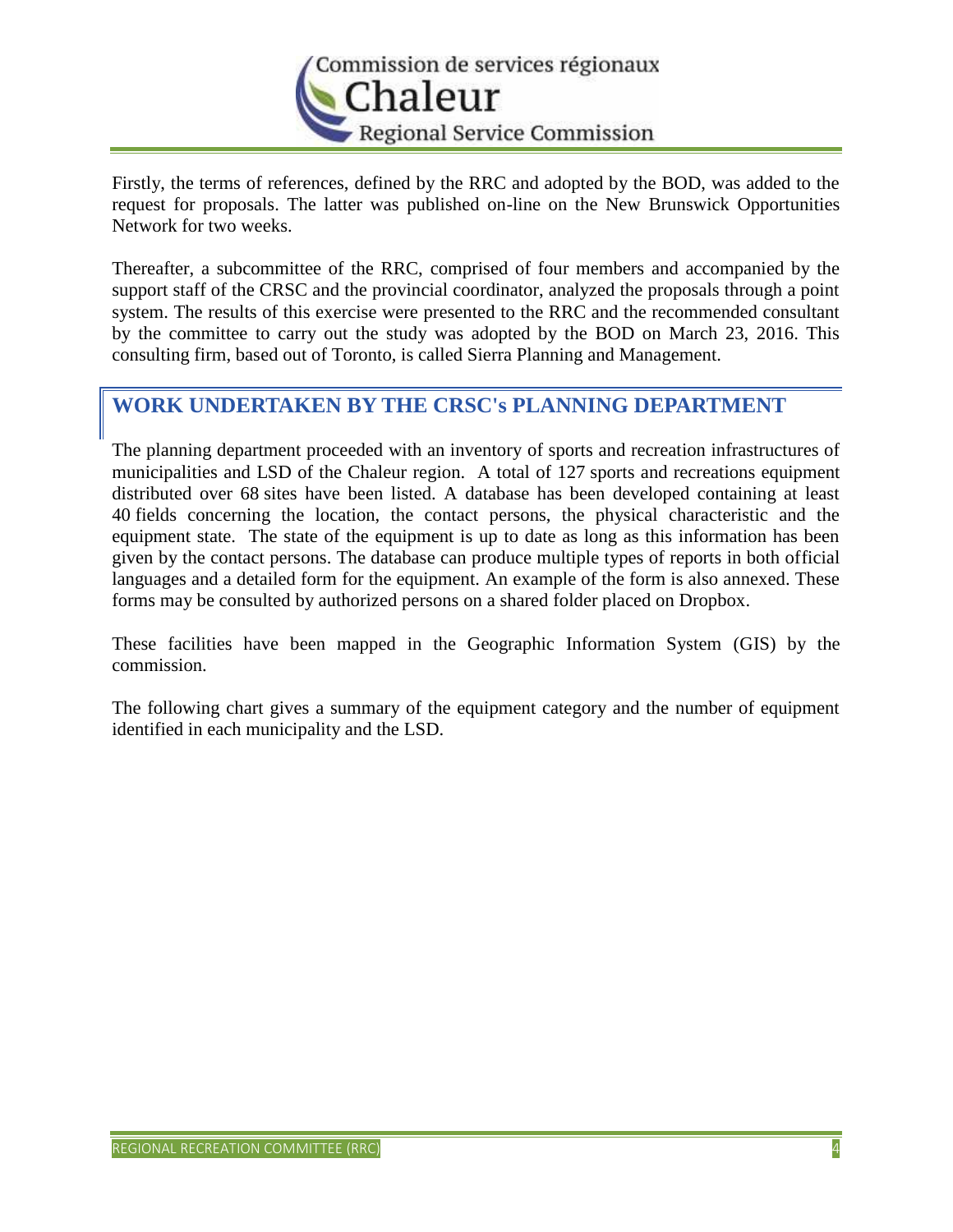# Commission de services régionaux Chaleur Regional Service Commission

|                          | <b>Bathurst</b>         | <b>Beresford</b> | Nigadoo |                | Petit-Rocher Pointe-Verte Belledune |                | <b>DSL</b> | Total          |
|--------------------------|-------------------------|------------------|---------|----------------|-------------------------------------|----------------|------------|----------------|
| <b>Outdoor Base</b>      |                         |                  |         |                | 1                                   |                |            | 1              |
| <b>Baseball</b>          | $\boldsymbol{6}$        | $\overline{3}$   |         | 1              | 1                                   | $\overline{3}$ |            | 14             |
| <b>Basketball</b>        | 1                       |                  |         |                |                                     | 1              | 1          | 3              |
| <b>BMX / Skateboad</b>   | $\overline{2}$          |                  |         | 1              |                                     | 1              |            | 4              |
| <b>Community Centre</b>  | 1                       | 1                | 1       | 2              |                                     | 1              | 4          | 10             |
| <b>Recreation Centre</b> | 1                       |                  |         |                |                                     |                | 3          | 4              |
| Curling                  | 1                       | 1                |         |                |                                     |                |            | $\overline{2}$ |
| Golf                     | $\overline{2}$          |                  |         |                |                                     |                |            | $\overline{2}$ |
| Gymnasium                | 13                      | 1                |         | 2              | 1                                   | $1\,$          | 4          | 22             |
| Outdoor rink             | $\overline{\mathbf{c}}$ | 1                |         |                | 1                                   |                | 2          | 6              |
| Indoor rink              | $\overline{2}$          | $\,1\,$          |         | 1              |                                     | 1              |            | 5              |
| Pool                     | 1                       |                  |         |                |                                     |                |            | 1              |
| <b>Track and Field</b>   | $\overline{2}$          |                  |         | 1              |                                     |                | 1          | 4              |
| Beach                    | 1                       | 1                | 1       | 1              |                                     | 1              | 1          | 6              |
| Non-motorized trails     | 3                       | 1                |         |                | 1                                   |                | 3          | 8              |
| Soccer                   | $\overline{1}$          | 1                | 2       | 2              |                                     | 1              | 3          | 16             |
| Softball                 | 3                       | 1                | 1       | 2              |                                     |                | 1          | 8              |
| <b>Tennis</b>            | 4                       | 1                | 1       | 1              | 1                                   | $1\,$          |            | 9              |
| Volleyball               | 1                       | 1                |         |                |                                     |                |            | $\overline{2}$ |
| Total                    | 53                      | 14               | 6       | 14             | 6                                   | 11             | 23         | 127            |
|                          |                         |                  |         |                |                                     |                |            |                |
| Nombre de sites          | 25                      | 9                | 3       | $\overline{1}$ | $\overline{3}$                      | 5              | 16         | 68             |

# **RRC – ANALYSIS OF THE WORK BY THE CONSULTANT**

The report of the consultant is comprised of seven main sections:

- 1) Current Situation
	- a. Policy Alignment
	- b. Geography of the Region and Settlement Trends
	- c. Sports and Recreation Facilities of the Chaleur Region.
- 2) Consultation
	- a. Public
	- b. User Groups
- 3) Needs Analysis Based on a Standard Approach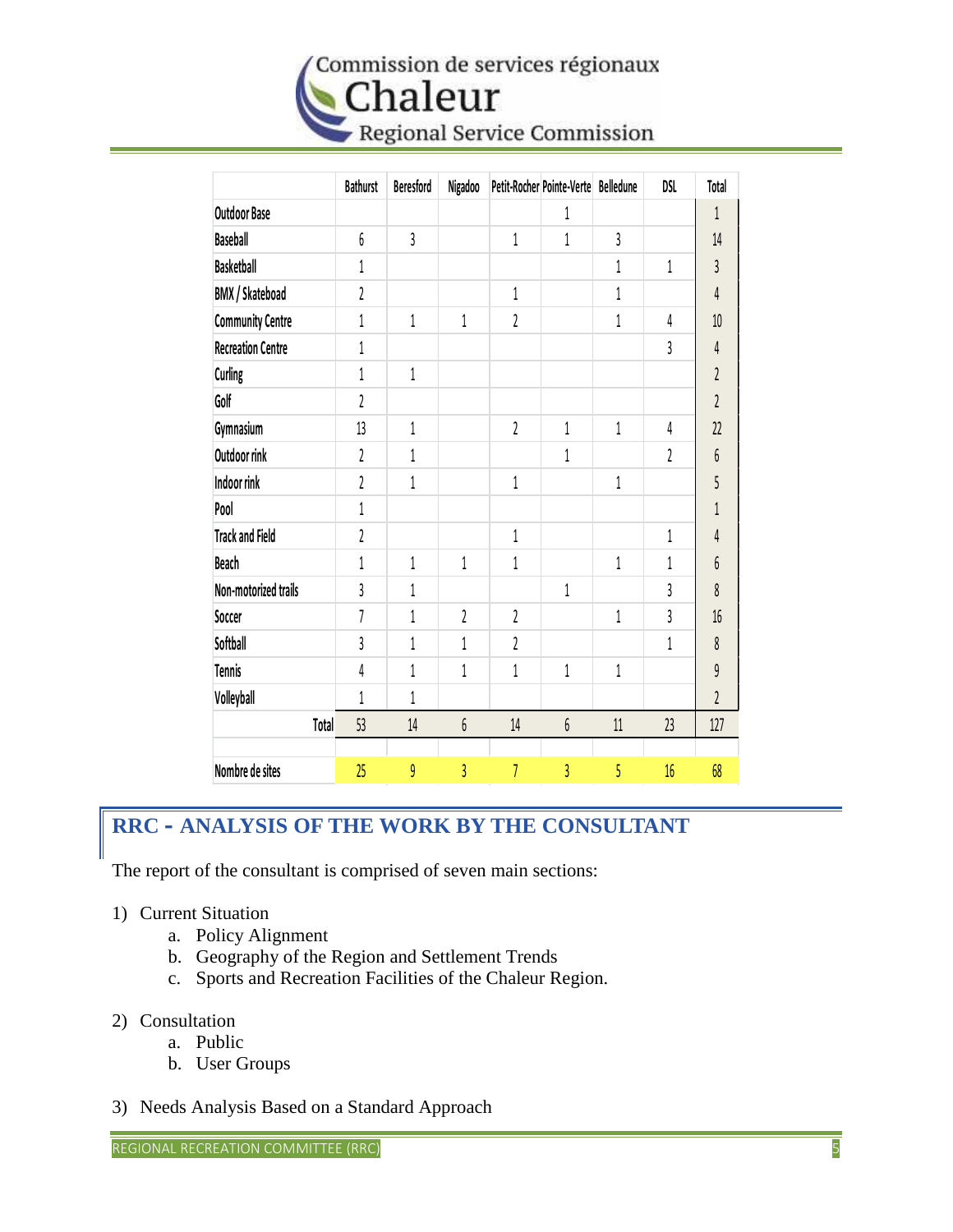

- 4) Asset Management Approach
- 5) Regional Vision for Recreation
- 6) Regional Plan Recommendations
- 7) Recommended Cost Sharing Mechanism

# **Feedback of the Committee**

#### **1) Current Situation**

a) Policy Alignment

The first part of the report highlights the importance of National and Provincial Recreation Framework Policies on which a foundation and a set of principles guide the province's sport and recreation system. It is recommended that the regional plan draw on this national and provincial framework to establish a sport and recreation delivery system to maximize the level of health and wellness of citizens.

b) Geography of the Region and Settlement Trends

This section provides an overview of the Chaleur region's demographics and highlights its key characteristics. It also provides interesting links regarding the distribution of facilities by population rank and per capita cost. These elements could be used to support the development of cost-sharing mechanisms.

c) Sports and Recreation Facilities of the Chaleur Region.

This section raised several questions about the source of the data provided and its accuracy. A more thorough review will be required to validate the detailed description of the main facilities in the Chaleur region. The facilities and equipment inventory, developed by the planning department, can complement this exercise in a second phase. Another factor to consider in more depth is the evaluation of existing facilities in order to identify the required investments in the years to come. This point will be reviewed later on in this report under the Asset Management section.

#### **2) Consultation**

Two surveys were developed in collaboration with the Planning Department and the Provincial Coordinator. The first survey was intended for the general public in the region and the second for user groups. Although these surveys are not scientific, they provide interesting avenues for developing a regional plan. The participation rate is also worth mentioning, with 703 responses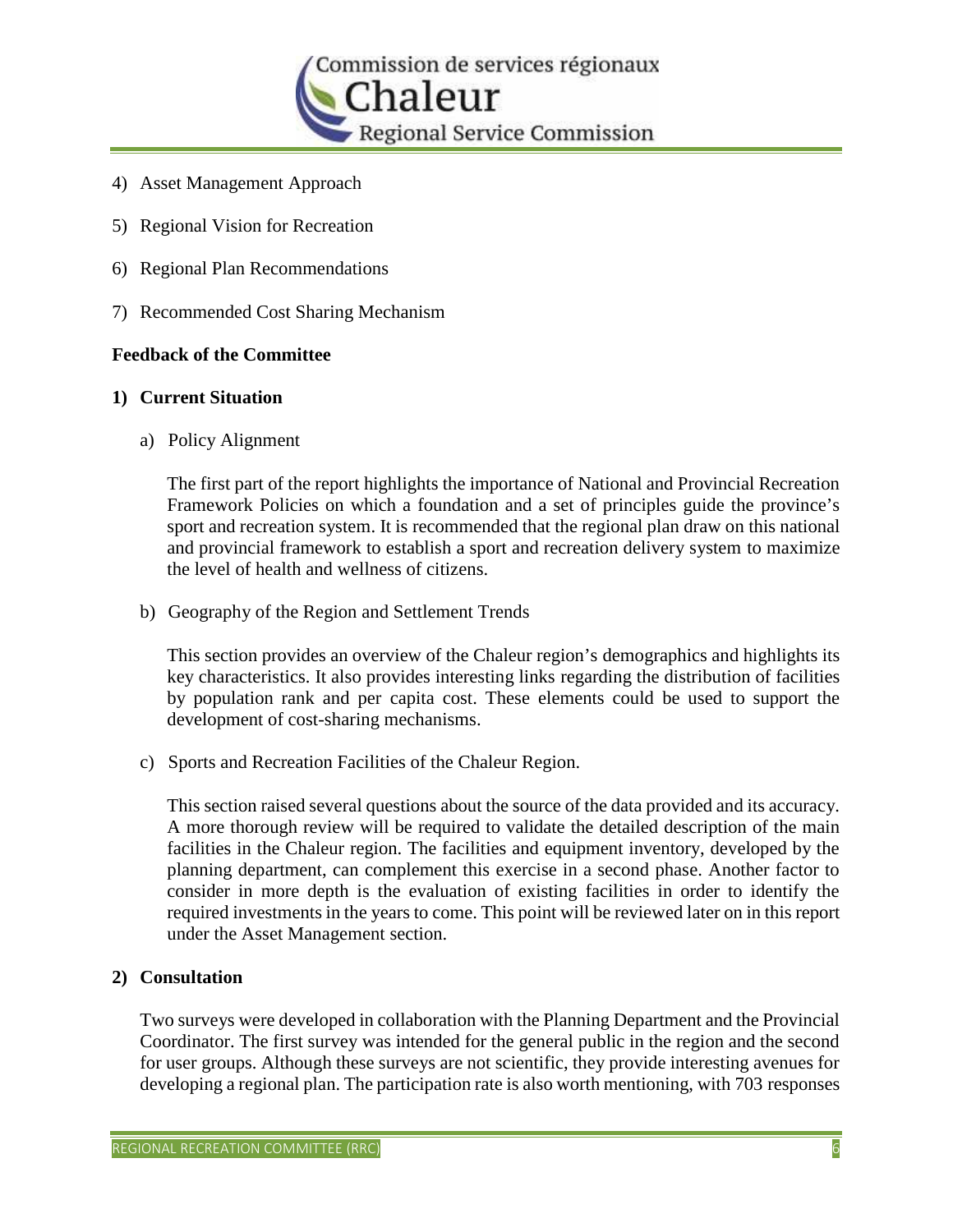

from the general public and 36 individual responses for user groups (representing 24 user groups).

a) Public

Seventy-five percent of respondents were from urban areas (Bathurst, BNPP and Belledune) and the difference was from local service districts.

Interestingly, the top-rated physical activities in a series of forty most popular responses are unstructured activities such as walking, hiking and cycling. Group sports such as hockey and soccer are found in 18 and 38 positions respectively.

Overall, the majority of respondents are satisfied with existing facilities. Respondents also indicated that they are using facilities in a neighboring community. This was particularly evident for regional scale facilities such as the arenas and the Aquatics Center in Bathurst, but also for more local facilities such as soccer and ball fields. In light of these findings, 65 % of respondents supported the cost-sharing plan for recreational facilities and 57 % favored a cost-sharing mechanism based on a taxation system instead of a user fee approach  $(27 \%)$ .

b) User Groups

As mentioned earlier, the survey was completed by 36 respondents representing 24 user groups. The detailed list can be found on page 42 of the report. The answers reveal that the decline in population is identified as an important challenge to attract enough players, especially in sports and leagues aimed at young people. The decline in population also makes it difficult to recruit coaches. The lack of volunteers also limits their ability to grow programming. Other challenges raised include lack of funding and lack of capacity at the facility level to hold regional and provincial competitions. The majority of groups are satisfied with the rental fees and the participation in recreation groups is largely regional.

# **3) Needs Analysis Based on a Standard Approach**

This part of the report identify two approaches to set service delivery standards for recreation.

The first approach rests on population and the second on participation.

The consultant's report states that facilities that have been historically developed in response to the needs of the region, such as an arena or aquatic center, will use a population-based standards for facility provision, while participation-based standards will serve as an alternate measure for future facility provision. The Committee emphasizes that an efficient system for regional data collection is required for this approach to be considered in our long-term needs analysis.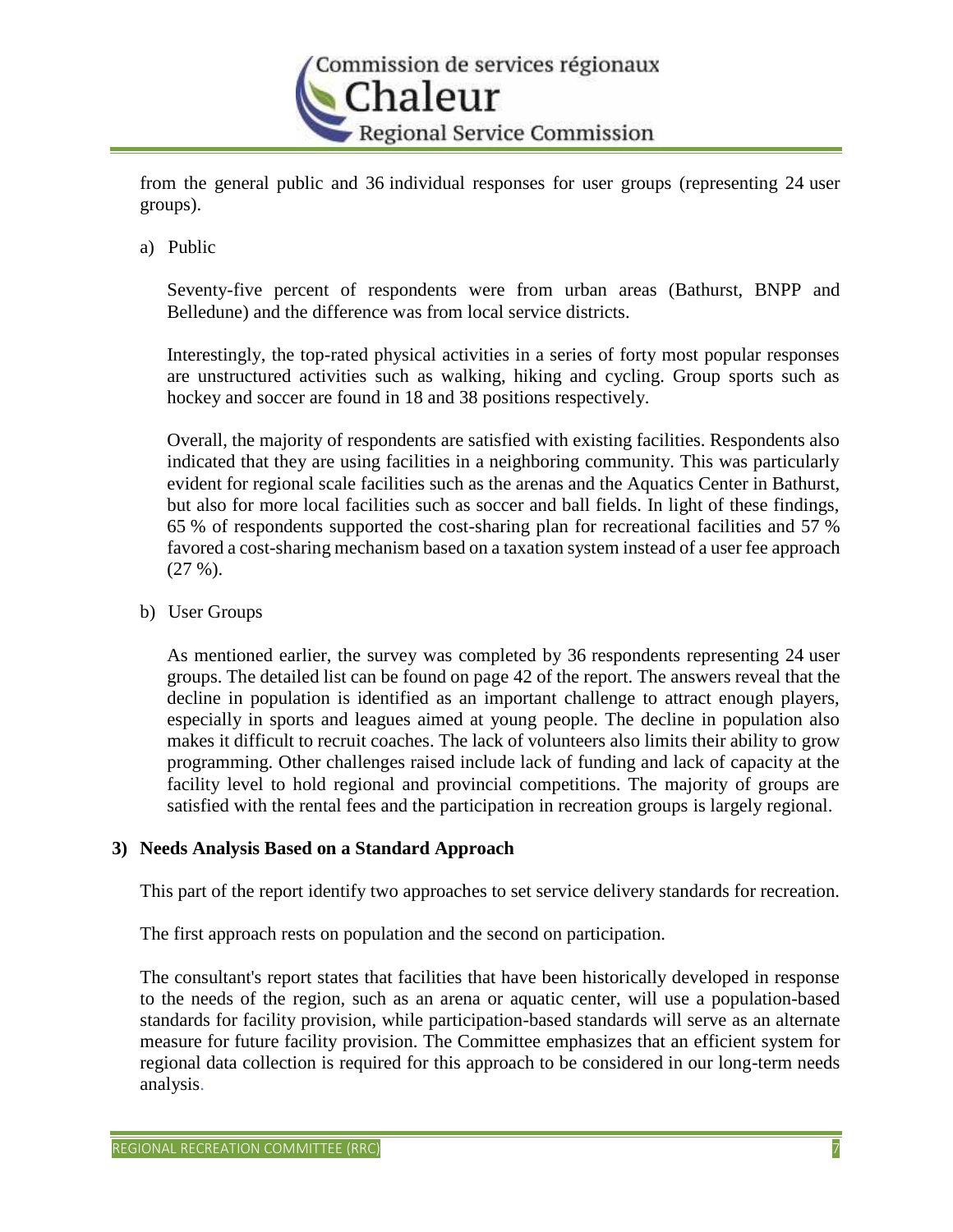

The consultant then presents his population-based needs analysis for the existing indoor and outdoor facilities in the region. The list of these facilities can be found on page 57 of the consultant's report. The results show that, overall, the region's standard of provision is medium to good compared to the national median (data compiled through a review of 21 communities across Canada). Based on these criteria alone, three types of facilities may require longer-term adjustments in service provision. These are the indoor rinks, soccer fields and ball fields. In fact, the consultant indicates that the region could provide for the needs of the population with one less arena. In terms of soccer and ball fields, these show an under-supply in comparison with Canadian standards. However, the public survey did not indicate that residents found access to this level inadequate, but user groups pointed out that they sometimes found it difficult to book sufficient play time. A standard regional booking system would allow us to better understand the use of these facilities.

# **4) Asset Management Approach**

This section is the **cornerstone** of the consultant's report because any recommendations proposed by the consultant in section 7 of this report will be based on an asset management approach in accordance with PSAB 3150 (Public Sector Accounting Board).

The asset management approach includes three main steps.

a) Establishment of a recreational asset inventory system.

The work undertaken by the Planning Department is a good start and will continue to be fueled in collaboration with the municipalities and other owners of the assets.

b) Valuation and condition assessments

The consultant recommends that the municipalities should undertake recreational infrastructure assessment exercise. The consultant recommends that this would need to be cost shared among the partners to such an exercise (whether this is some or all of the communities). It is recommended to conduct an assessment of deferred maintenance needs as well as life cycle replacement needs. It could be overseen through a standing committee to ensure a common and regional approach.

c) Asset Management Outcomes

Asset management is a decision-making tool. In fact, this exercise will provide stakeholders with a regional overview of the asset conditions, maintenance and replacement costs after the assets life cycle. While this approach is not an end in itself, it serves as a starting point for regional reflection on the long-term needs for investment in sports and recreational infrastructure.

**5) Regional Vision for Recreation (still to come)**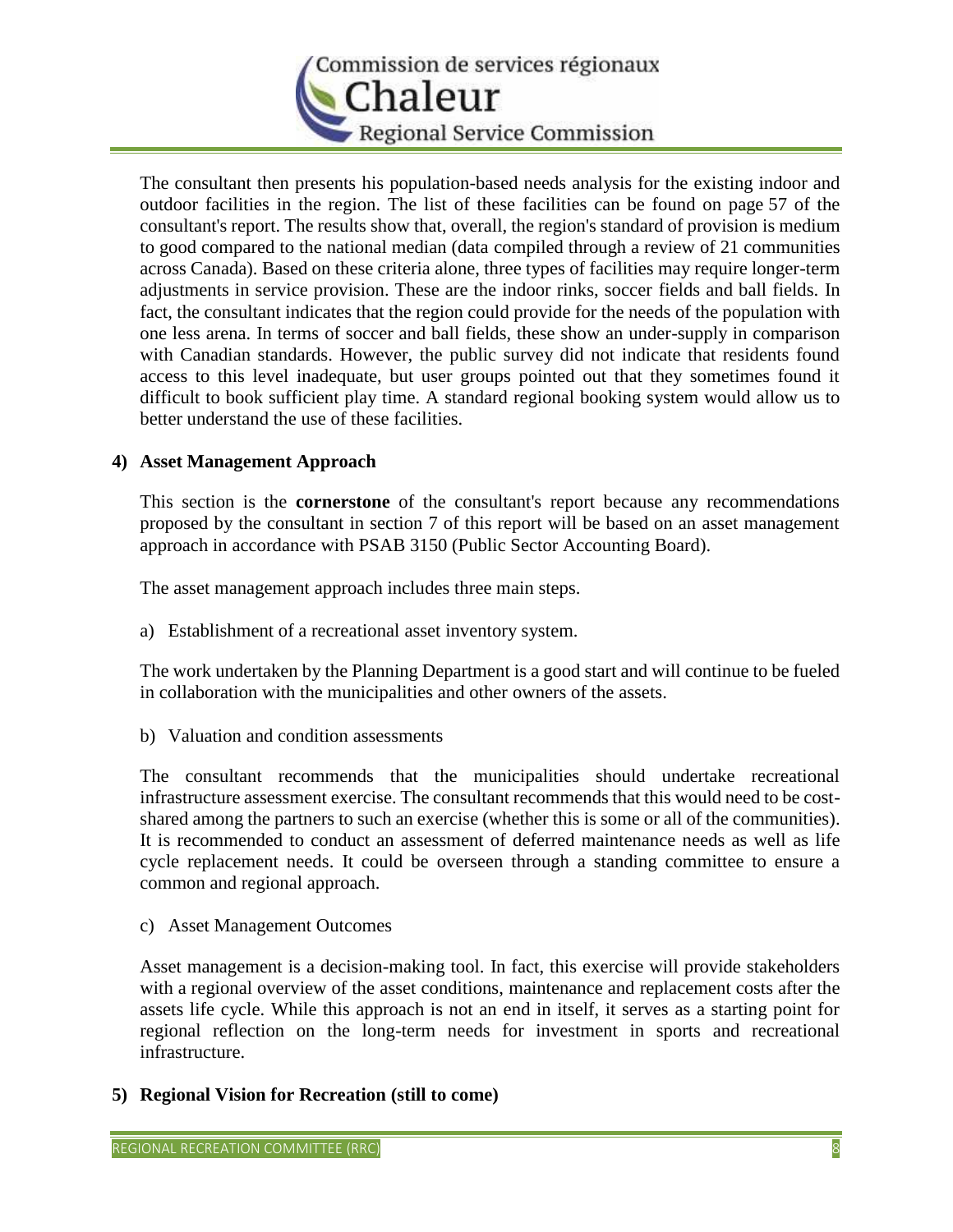

# **RECOMMENDATIONS**

# **6) Regional plan recommendations**

The consultant proposes more than 50 recommendations for the regional plan. This part of the committee's mandate required many meetings and in-depth reflections. Each of the recommendations have been viewed. This exercise occasionally motivated lively debates and has not always been unanimous. However, the committee's recommendations in regards to the consultant's proposed plan will give you some ideas on how to develop a regional plan.

# **A) INDOOR ICE Consultant's recommendation in bold** Followed by RRC feedback

#### **Summary of the Consultant's recommendations:**

The proposed strategy for indoor rinks is to maintain and invest in all existing arenas, despite the operational justification for decommissioning an ice rinks.

It is also proposed to establish regional collaboration to improve customer satisfaction, profitability and planning for ice time requirements.

In addition, it is recommended that the commitment on cost sharing of capital investment be approved at the regional level while discarding the option of a sub-regional approach. The cost sharing formula should also be based on use rather than on ability to pay (property taxes or population or combined formula).

The consultant recommends the transition of ice allocation policies and procedures, currently managed individually by each municipality, towards a regional allocation policy.

The CRSC would be the body that would undertake this regional planning, which would relate to a regional committee made up of municipal members and LSD, which in turn would require approval from their respective councils.

#### Recommendation 1:

#### **Each municipality should continue its current planning for investment in its arenas.**

Several members question the reasoning of continuing to maintain investments in the five existing arenas while national standards indicate that there is one too many arenas in the region. Other members agree to continue to maintain all rinks and are not prepared to recommend the closure of any ice pad without obtaining more data on the level of use of all rinks in the area. All members agreed that further research is needed to validate the provision need for this service.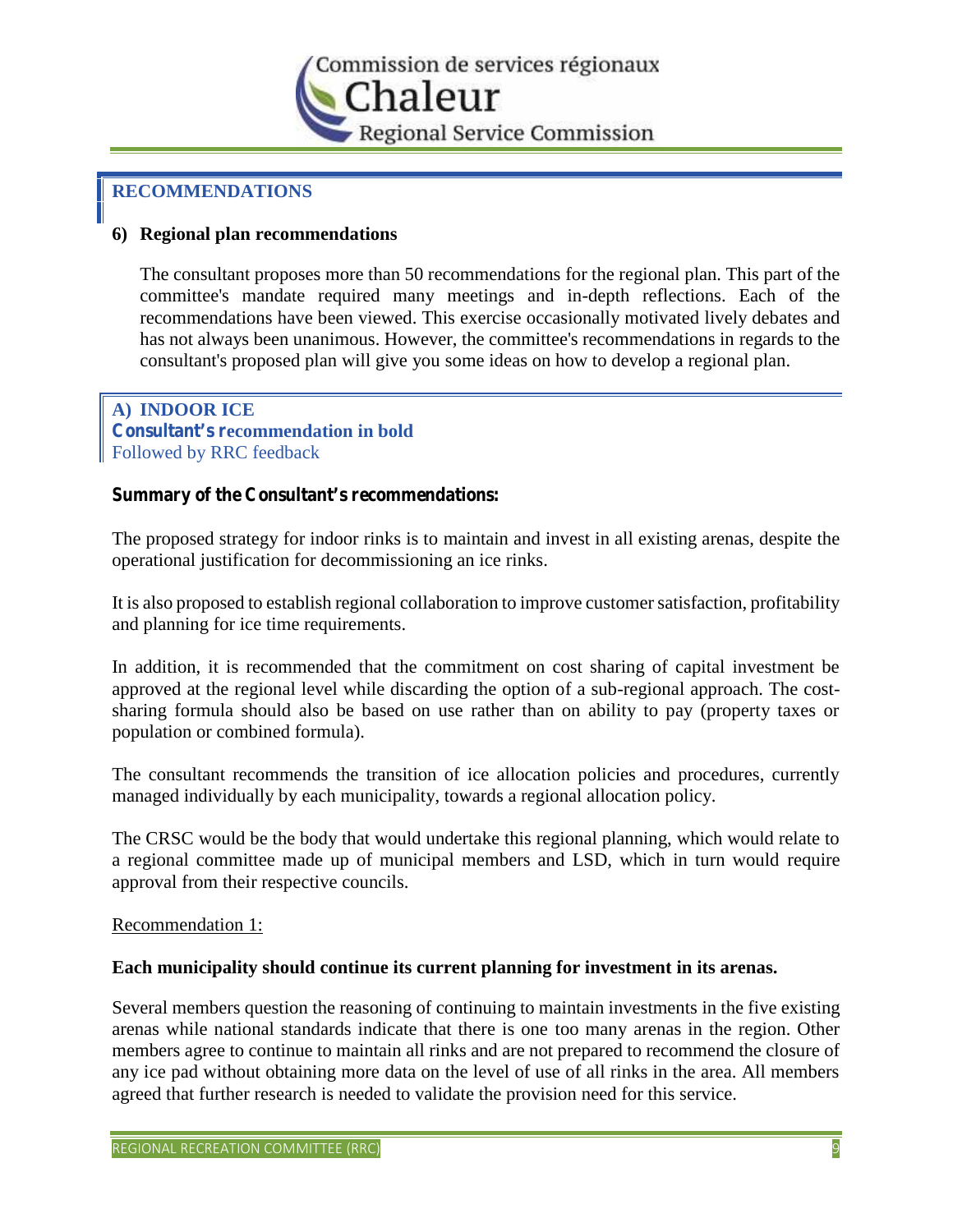

# Recommendation 2:

# **The City of Bathurst should not contemplate the repurposing of the second ice surface at the KC Irving Centre on the basis of lower than desired utilization.**

All members agree with this recommendation, especially if you look at the potential of sports tourism, for example.

#### Recommendation 3:

# **It is recommended that all existing ice arenas are maintained and provided with required investment to ensure their continued use over the plan period.**

Members agree with this recommendation, but future investments must be justified on the basis of a regional plan/vision.

#### Recommendation 4:

# **As described in the cost-sharing recommendations of this plan, the RSC should oversee the full and complete development of an asset management framework for all recreation facilities.**

All members agree and also recommend that RSC should oversee the development of a comprehensive asset management framework for all recreational facilities, not just rinks.

#### Recommendation 5:

# **Working with local municipal partners and representatives of the user groups, the RSC should work to transition ice allocation policies and procedures from the current practice of allocation by each individual municipality, to a regional allocation policy.**

All members agree with this approach. However, associations, such as Minor Hockey, will need to unite to make this approach work. Some members question how to proceed with this approach when facilities are owned and planned locally (each municipality). Contradiction with recommendation 1. Also, the choice of skating rink is often influenced by the sports club or association. Efforts must therefore be done to work with these groups to help harmonize a regional approach related to ice time management.

#### Recommendation 6:

**In order for this to succeed, this plan recommends an approach to cost sharing not on the basis of capacity to pay (either property assessment or population or a combination) but on the basis of usage.**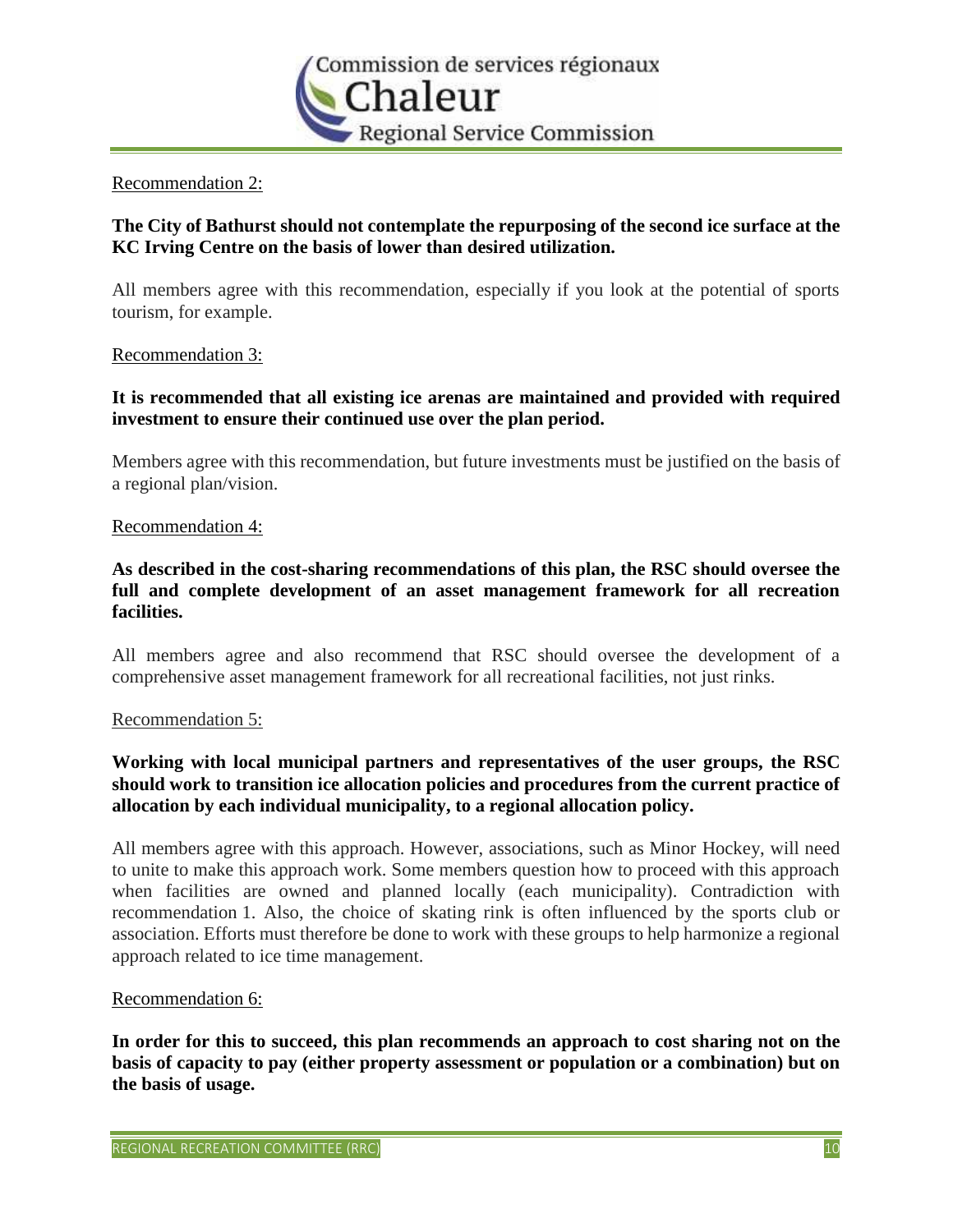

The committee questions the proposed approach for the cost-sharing formula for arenas. The consultant suggests a formula based on usage. Some inaccuracies in the data collected and the possible changes in the year-to-year usage rate does not favor a stable and precise formula. In addition, a capacity to pay approach would allow all LSD / municipalities to contribute.

# Recommendation 7:

**The RSC should be the body to undertake all of this regional planning, reporting to a regional committee comprised of municipal and LSD members which in turn will seek approval from their respective councils.**

All agreed that future arena investments should be based on needs and a regional vision and that this exercise could be undertaken by CSR. However, contrary to the consultant's recommendation, the committee does not rule out the option of cost sharing arenas by subregion.

Most members agreed with this recommendation. But some members do not want to rule out the possibility of a sub-regional approach, as contra-indicated in the study.

**B) INDOOR AQUATICS Consultant's recommendation in bold** Followed by RRC feedback

#### **Summary of the consultant's recommendations:**

The region is currently served by one indoor aquatic facility. Built in 1983. According to the City of Bathurst, the facility will likely require replacement in the next 10-15 years. At current, cost estimates for a typical pool complex with additional ancillary space, excluding land and any extraordinary site-related development costs, are in the order of \$17.5 to \$22.5 million.

The Region benefits from a dedicated indoor aquatics facility. This means that a large rural service area also benefits from this asset which is typically only found in larger urban centres (30,000+ population). Currently there is no regional or sub-regional cost sharing for the aquatics facility. Indoor aquatics facilities often carry the highest deficits for any type of recreational asset. However, when compared to other assets in terms of the number of participants using indoor pools, the cost per user is often not significantly higher than that for indoor ice arenas.

The pillars of the plan for aquatics are as follows:

- 1. Recognize and protect the aquatics centre as an important element of the quality of life for residents across the region.
- 2. Accordingly invest in life cycle replacement as necessary.
- 3. At 33 years of age, commence planning and cost-sharing solutions for a new aquatics facility predicated on a new facility within 10 years.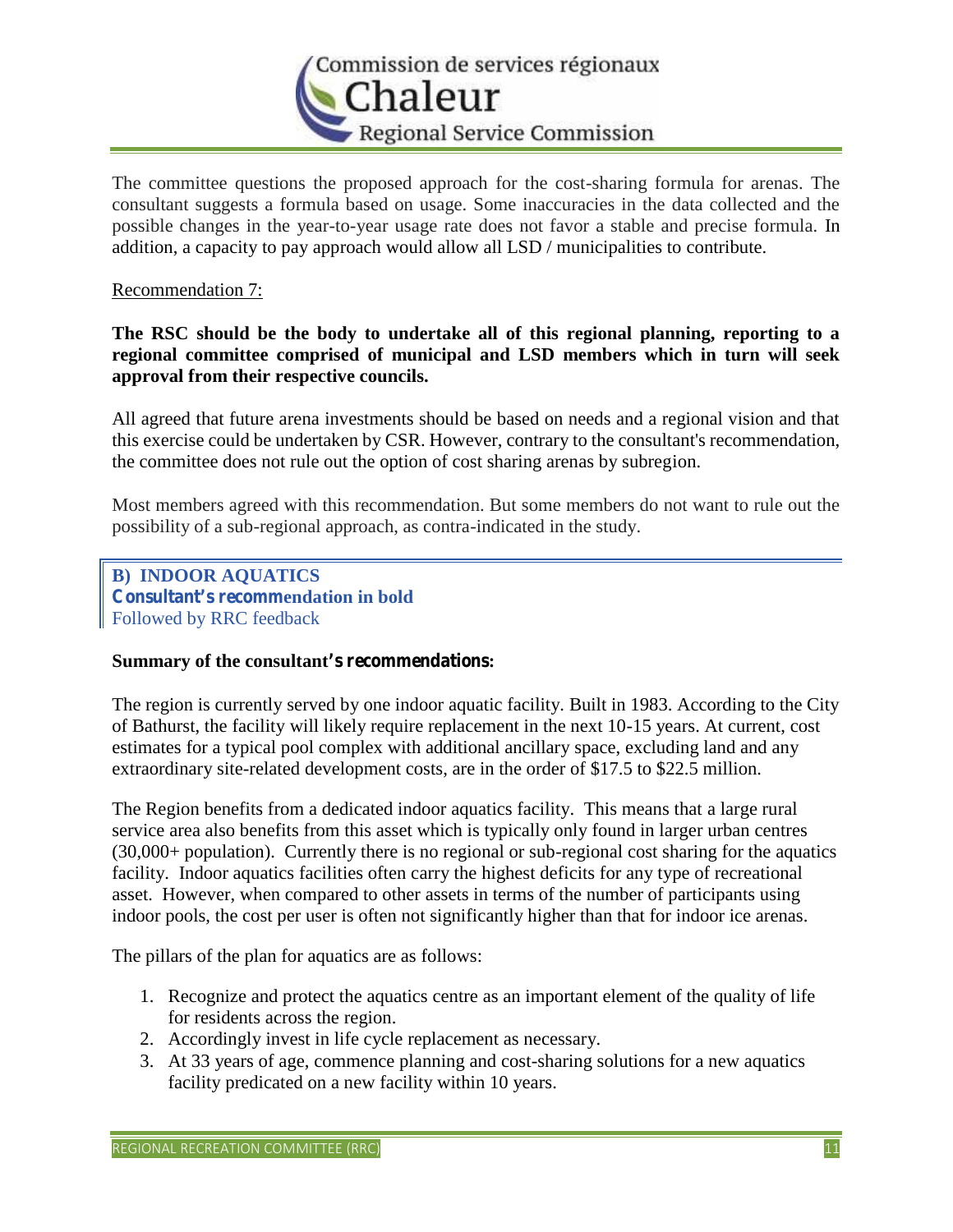

- 4. Adopt the principles of co-location and multi-use in defining the future concept for aquatics. This should include consideration of the potential for the development of a multi-use recreation complex, with the location subject to detailed analysis and discussion with all municipal partners.
- 5. Cost-sharing: regional cost sharing of existing operational deficits should be implemented in the short-term.
- 6. Cost sharing for capital replacement of the existing facility should include all communities (municipalities and LSDs) within the Chaleur RSC.
- 7. Cost sharing the operating deficit of a new aquatics centre is as important as cost-sharing the capital cost. Whereas the capital costs will likely be funded in part by grants from upper levels of government, operating costs are likely to receive little or no offsetting annual grants. Operating costs for a facility over its expected functional life can easily exceed the capital costs of construction.
- 8. Adopt a partnership approach to development and operations: in addition to considering co-location with other recreational assets, the opportunities should be explored for partnerships with the schools boards in respect to both capital cost sharing and operating cost sharing for a new facility. Typically, access by the schools to municipal pools is heavily subsidized and may even involve free use by the schools. The opportunity in this plan is to undertake full and deliberate discussions with all prospective partners including the schools, colleges (as the future may allow) and non-profit organizations such as the YMCA. The aim is to determine the range of options open for consideration other than the traditional standalone municipal facility designed, funded and operated by the City. A new and innovative approach is required for any aquatics replacement plan.

#### Recommendation 8:

# **Undertake a new facility condition assessment for the existing pool as a basis for asset management and future facility replacement planning.**

The members agreed with this recommendation.

#### Recommendation 9:

**Contingent on the condition assessment, itemize the long-term planning for a replacement aquatics centre as a task of the Chaleur RSC Recreation Leadership Assistant.**

The members agreed with this recommendation.

#### Recommendation 10:

**The RSC must take the lead in establishing consensus among the municipal and LSD partners as to the range of options and cost shares structures.**

The members agreed with this recommendation.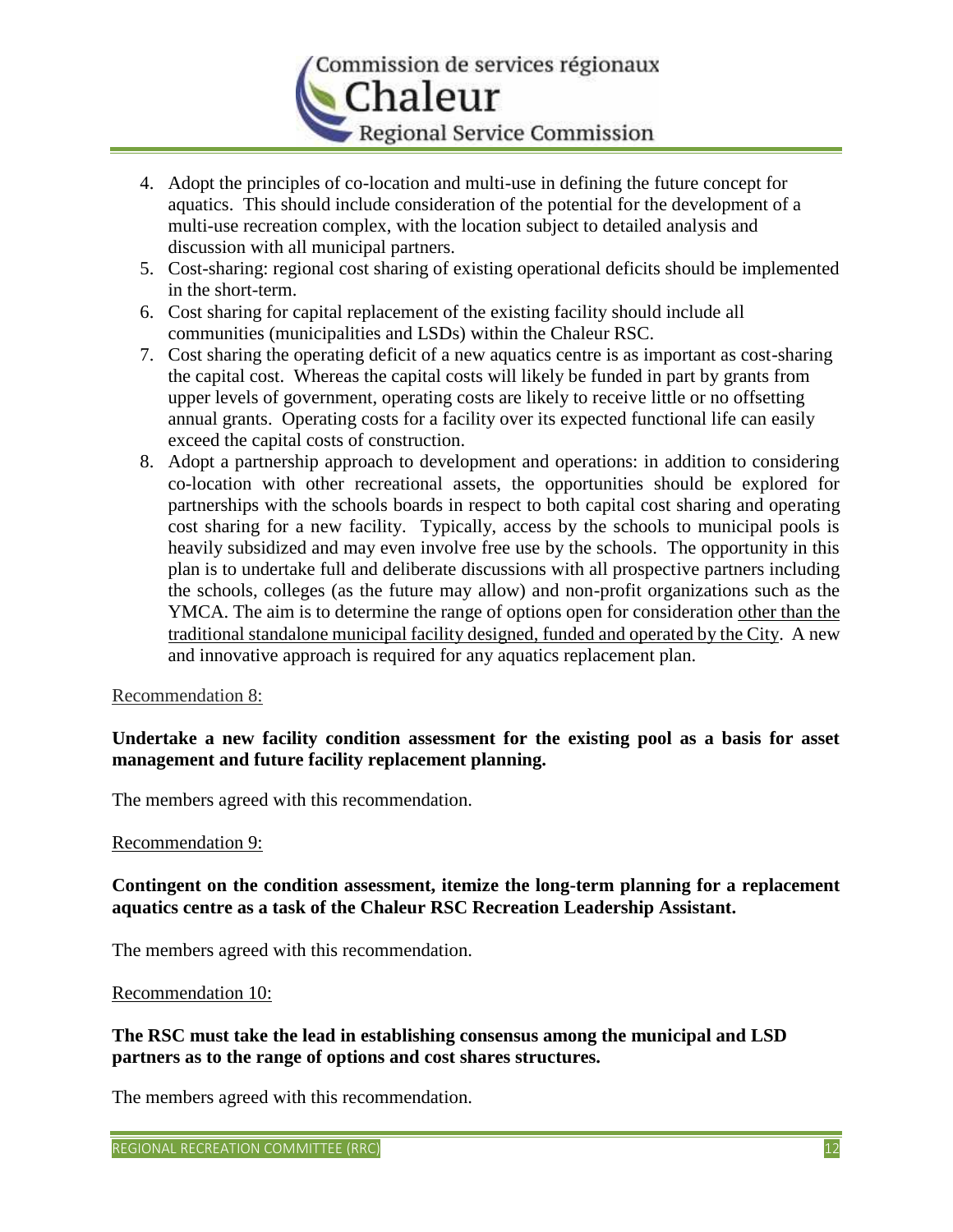

# Recommendation 11:

# **It is recommended that the City of Bathurst implements a data collection system for program and drop-in registration that includes the home/resident community of all users of the aquatics centre.**

All members agree with the collection of data but not necessarily that the costs will be based on usage. Members prefer further discussions before deciding which formula best applies to the Aquatics Center.

#### Recommendation 12:

# **The operating costs of the current facility (or alternatively the annual operating deficit) should be borne region-wide.**

Most members are not in favor of paying for the deficits of facilities of a neighboring municipality without having a say in how the expenses are incurred for these facilities.

#### Recommendation 13:

# **It is recommended that the operating deficit cost-sharing formula for this facility in the near term be based on population.**

Some members do not agree on a population-based cost-sharing formula as it does not recognize the principle of ability to pay. The distance to the site must also be part of the equation.

#### Recommendation 14:

# **The plan does not recommend the use of assessment data as this represents a measure of "capacity to pay".**

Not all members agree with a formula based on usage. For some, the ability to pay must be considered in the formula.

Recommendation 15: (Set aside until the end of the exercise.)

**The aim of this plan is to embark on change, and not necessarily achieve full implementation of cost-sharing within the short-term. As such, a flexible approach to the timing and means of implementing this cost-sharing of operational costs is important. The particulars of this flexible approach can only be worked out through regional standing committee but we recommend the following:**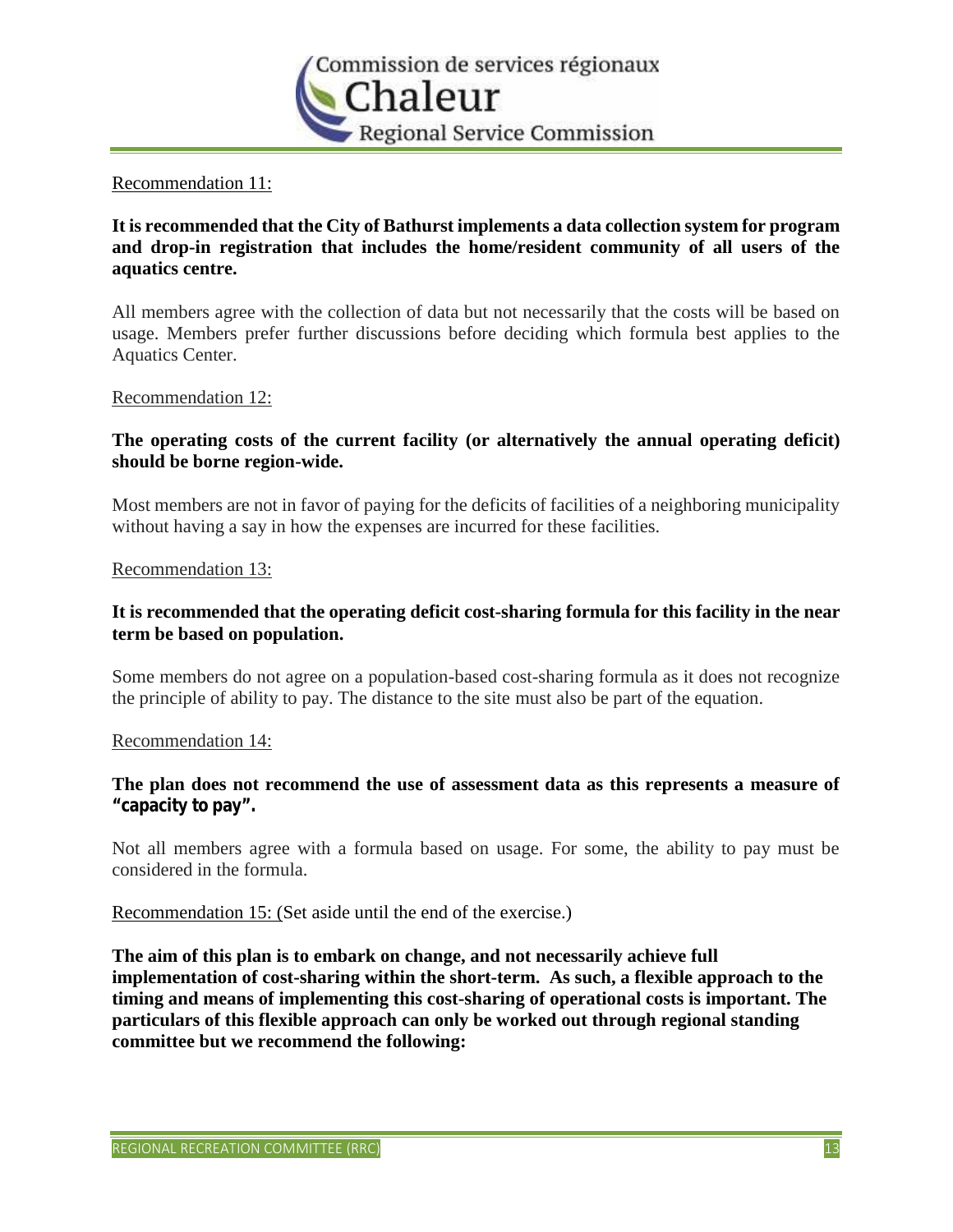

- **a. Transition to cost-sharing the deficit in a phased manner – e.g. open up 25% of the deficit to be cost-shared in year 1, 50% in year 2, 75% in year 4 onwards; or**
- **b. By agreement, open up a maximum of 50% of the annual deficit to be cost shared and develop an agreeable phasing plan to implement this mechanism over time.**

Recommendation 16: (Set aside until the end of the exercise.)

**It is recommended that cost-sharing approaches for operational deficits for arenas and the pool be kept separate from one another.**

# Recommendation 17:

**As guidance to future planning, it is recommended that the cost share formula for a replacement facility take into account the full range of options including formula which include weighted assessment in addition to population, and include full accounting for those elements of a multi-use facility which are regional in nature (e.g. aquatics) versus local in nature (e.g. gymnasium, meeting rooms, fitness facilities, etc.).**

Most members agree with a weighted assessment formula for new regional facilities. However, certain members do not agree with the 50 % population and 50 % tax base approach. Others also mention that this recommendation must not limit itself to the aquatic center, but also to other new facilities with a regional vocation.

# **C) CURLING Consultant's recommendation in bold** Followed by RRC feedback

The region is served by two curling clubs (Bathurst, Beresford). The Beresford curling facility underwent significant renovations in 2012 and as such is unlikely to require additional upgrades over the plan period. The condition of the Bathurst Curling Club is unknown.

#### Recommendation 18:

**The municipalities should each continue to maintain the region's two curling facilities, monitoring utilization to ensure that they remain well utilized, and therefore a valuable investment for the municipalities.**

Since these infrastructures are either owned and/or managed by associations, it is too early at this phase to make a recommendation to this effect, especially with the current lack of data in this matter.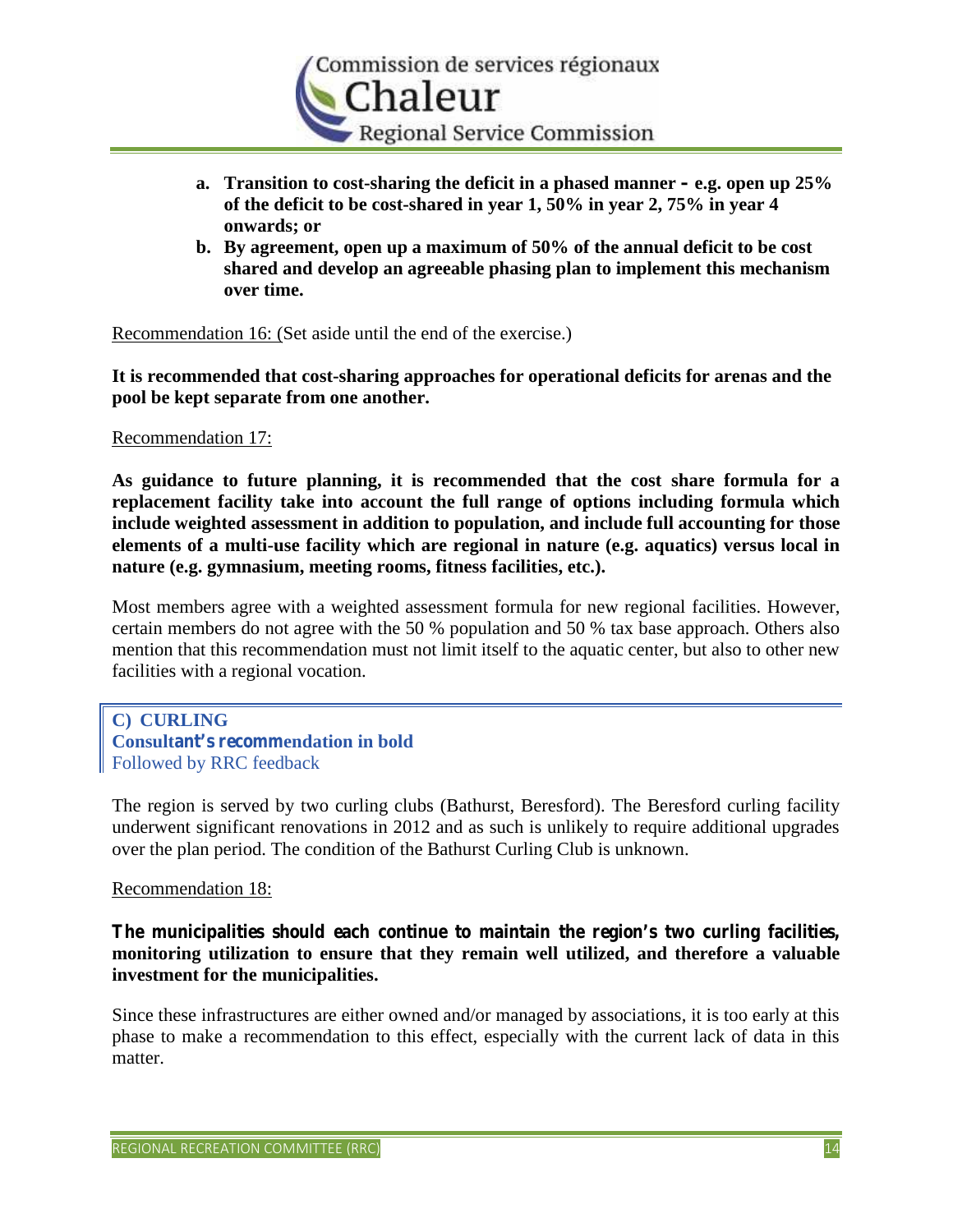

# **D) PUBLIC GYMNASIUM Consultant's recommendation in bold** Followed by RRC feedback

Gymnasiums are mainly provided to residents through regional school systems. User groups using gymnasiums indicate that they have sufficient access to meet their needs. The majority of gyms are located in Bathurst, while school gyms are offered in other municipalities and in several of the major LSD communities.

Recommendation 19:

**The provision of gymnasiums should remain primarily a responsibility of the local school boards in the Chaleur Region.**

The members agreed with this recommendation.

#### Recommendation 20:

**The main thrust of regional efforts should be to ensure that public and user groups access to these school gymnasia is maximized. The RSC should therefore monitor though partnership with the school boards the nature and extent of utilization of these spaces. Given the currently strong community use of school facilities, the RSC should support those municipalities interested in assuming a greater role in the management and booking of school board gyms and sports fields in return for enabling greater access and programming by the municipalities or their delivery agents, where possible and appropriate.**

For the most part, the members agree with this recommendation. An example is given such as the Miramichi model that seems to work well.

#### Recommendation 21:

**The RSC Recreation Leadership Assistant should oversee the development of regional capacity building to maximize program development (through community volunteers) utilizing the resources of the schools and in particular the gym spaces. (This recommendation does not apply to gymnasiums owned by the municipality or other body.)**

While members stressed the importance of developing a partnership between CRSC and school boards to maximize the use of gymnasiums, one must be aware that school boards may want to maintain their independence. It would then have to be negotiated.

The members agreed with this recommendation.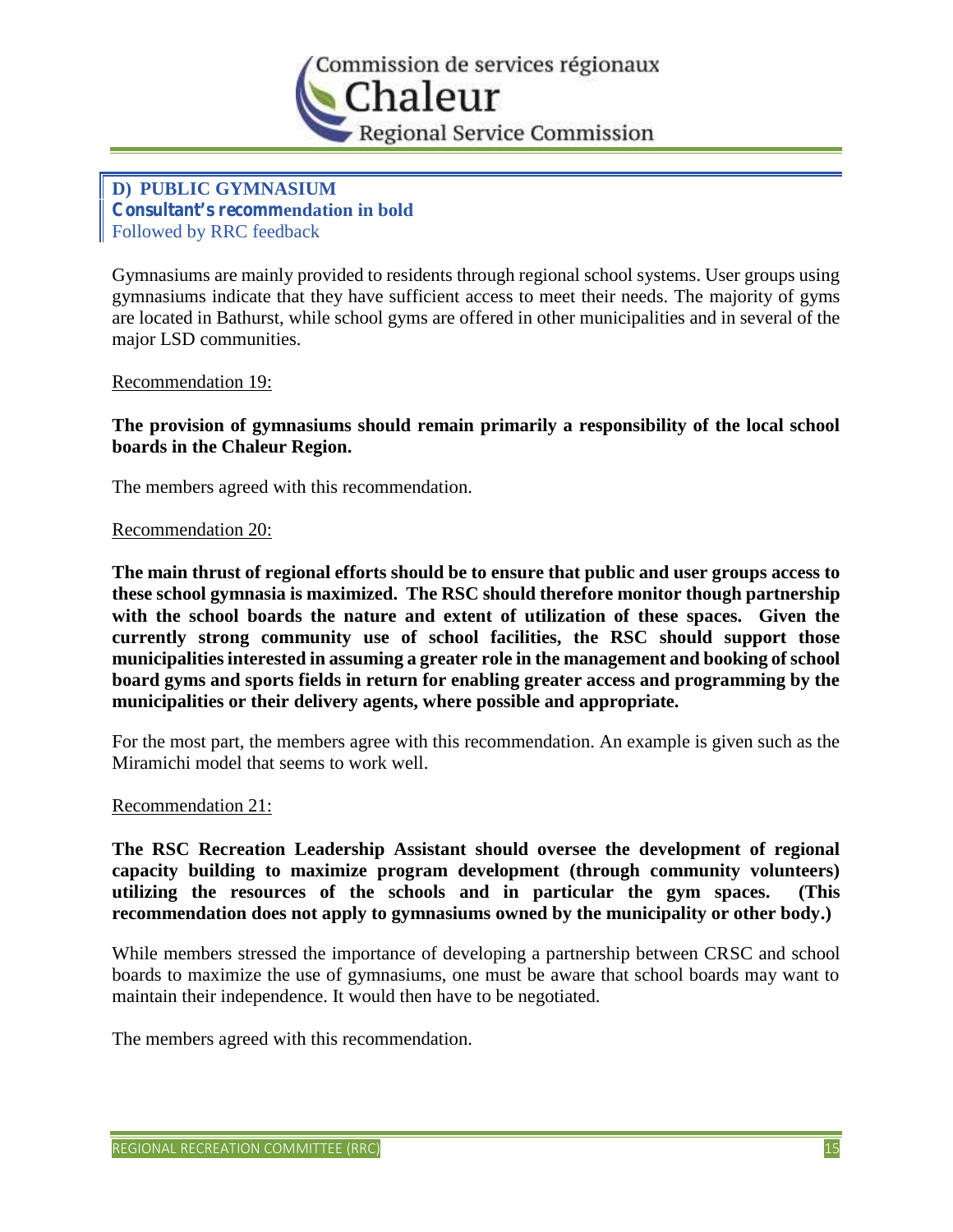

# Recommendation 22:

**Future planning for the aquatics centre should include consideration of double gymnasium and/or indoor field house uses to improve the range of facilities under the control of the municipal sector.**

The members believe it is too early to position oneself on this recommendation. More studies will be required to confirm or not the need to incorporate a double gymnasium or an indoor field house to the future aquatic center.

# **E) INDOOR SOCCER/INDOOR FIELD HOUSE USES Consultant's recommendation in bold** Followed by RRC feedback

The Nigadoo Sportplex is an important facility that is well used by soccer groups year-round, and more generally by residents for the walking track. The aging facility is an arena converted into a soccer field and an indoor walking track.

The development of new modern indoor soccer facilities is often undertaken by none profit groups (the user groups in partnership with third parties) or by the private sector in larger communities.

This plan recognizes that the municipal sector can play an important role in maintaining existing facilities and in undertaking a study to consider, in the long term, the addition of new interior fields within a multi-use recreation complex. The facility would house the new aquatic center, as well as dry grounds such as a gymnasium and indoor sports field.

#### Recommendation 23:

# **The municipality needs to conduct a fulsome building condition assessment of the Nigadoo facility to identify required capital upgrades over the next ten years. The RSC should coordinate this assessment based on a standardized approach for all facilities.**

The members recognize the importance of a full assessment of the Nigadoo Sportplex. The standing committee could help the village with this exercise. Some question, however, a regional approach versus a centralize approach as presented in this recommendation. However, some do consider that a multi-use sports complex more economical and easier to manage than single function facilities spread across the territory.

#### Recommendation 24:

**As a facility that is utilized on a regional basis, the RSC should work with the facility booking manager to ensure that booking data is collected on a weekly basis that includes (a) duration of booking, and (b) home constituency of booking groups.**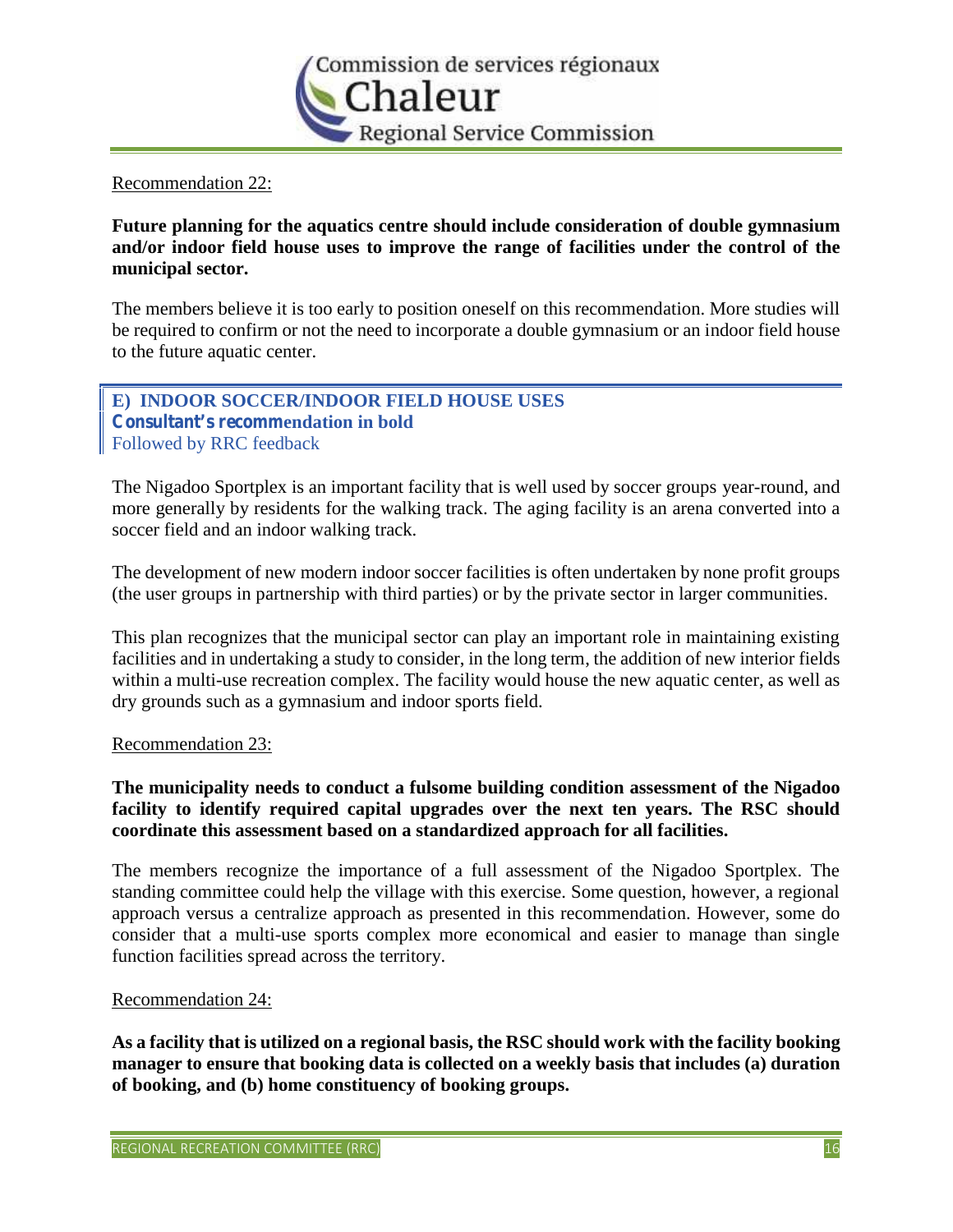

The members agree that the CRSC works with the village of Nigadoo to gather the usage data. However, a standard data collection system must be implemented for all the facilities of the region.

#### Recommendation 25:

# **As a regional facility, capital upgrades to the facility should be considered as part of the mandate of the regional standing committee and if approved costs shared between regional partners.**

The members agree with this recommendation, but it should also include the operation deficit as it is the case with the recommendation for the aquatics center.

#### Recommendation 26:

The artificial field at ESN/Petit-Rocher Arena is a valuable facility that has the benefit of being co-located with a full-size outdoor natural soccer field. There was some community interest in a club house for the soccer facility. There was also expressed interest in lighting at the artificial field to extend the period of play.

# **Identify opportunities to provide space for local soccer groups within the existing plans for capital expansion of the arena facility, rather than the development of a standalone club house.**

The Committee would rather opt for a clubhouse separate from the arena by considering access to the school's facilities. However, this could have its own challenges in terms of accessibility during the summer months.

#### Recommendation 27:

# **Invest in lighting at the artificial field. As a facility that is used on a regional basis, this investment should be subject to a regional cost-sharing formula.**

According to some users of the artificial soccer field in Petit-Rocher, lighting is necessary to prolong play time and to accommodate provincial tournaments, national championships, etc. This vision fits well for sports tourism. The members therefore agree with this recommendation.

# **F) OUTDOOR SOCCER FIELDS Consultant's recommendation in bold** Followed by RRC feedback

While the population-based standard of provision of soccer fields is relatively low compared to other communities across Canada, the public and user-group that responded to the surveys indicated that residents are largely satisfied with the level of provision.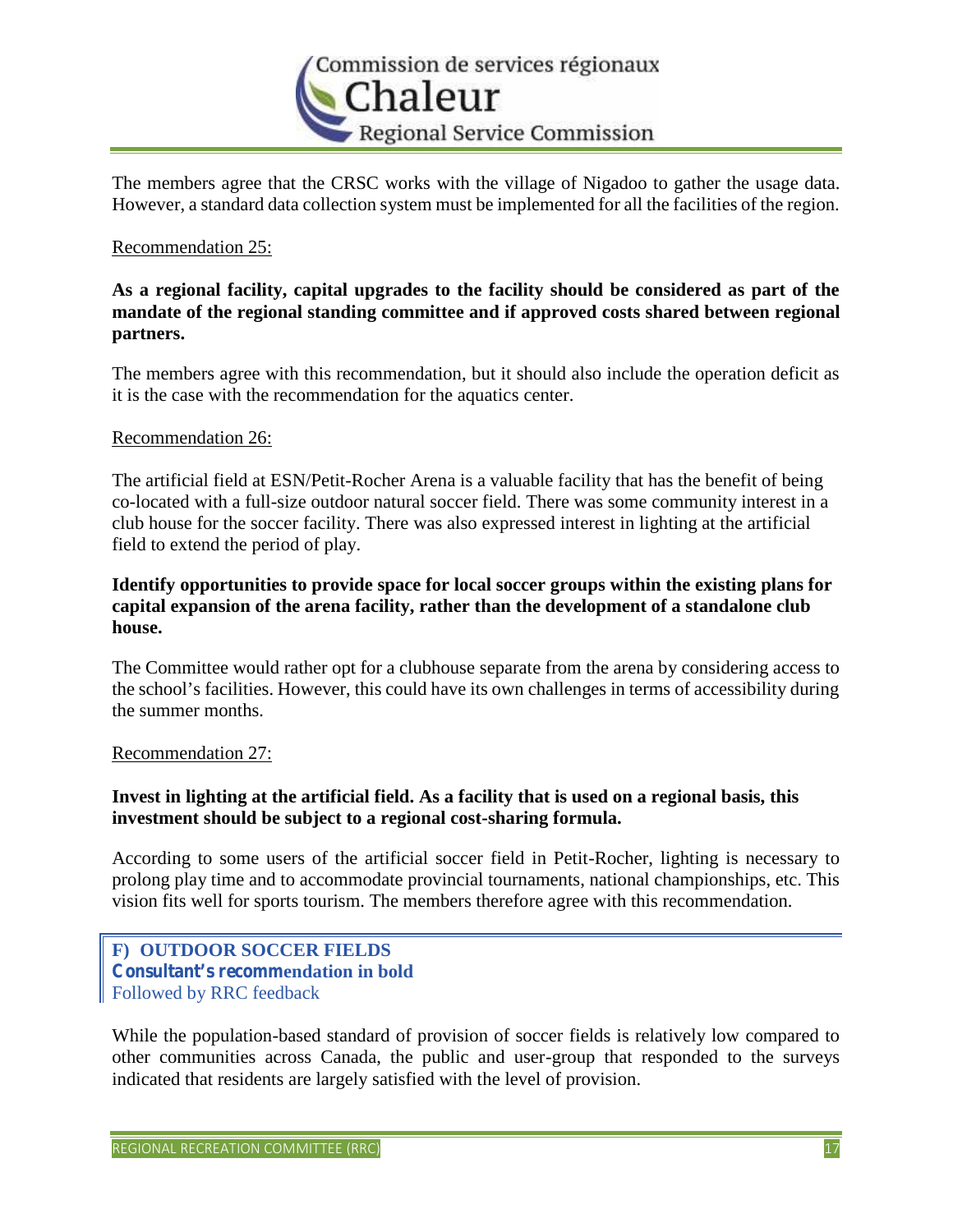

#### Recommendation 28:

# **To allow the soccer groups to continue to grow their sport as per their vision, this plan recommends that the region adopts a target of 1 soccer field per 4,000 residents.**

The Committee foresees the renovation of the current soccer fields instead of adding new ones considering the users' satisfaction with the level of provision. The committee also questions if the soccer strategy shouldn't favor a more centralized approach.

# **G) BALL DIAMONDS AND MULTI-USE FIELDS Consultant's recommendation in bold** Followed by RRC feedback

Standards of provision are in line with communities (on a regional population basis) of a similar size. Community consultation suggests that for some facilities there are booking constraints.

#### Recommendation 29:

# **The RSC, working with municipal staff, should monitor the utilization of all ball diamonds over time.**

Several members question this recommendation because they are not convinced that the ball fields are over utilized. For example, the ones in Pointe-Verte are used at 0%. Also, certain ball fields are owned by sports associations rather than the municipalities. All are in agreement, however, that a position cannot be taken on this because of lack of data.

#### Recommendation 30:

# **The local municipalities should respond to resident concerns over maintenance and amenities at existing fields.**

The members agreed with this recommendation.

#### Recommendation 31:

#### **It is recommended that the RSC co-ordinate the condition assessment as part of the asset management reporting process for all outdoor fields under municipal control.**

The members agreed with this recommendation.

#### Recommendation 32:

#### **The supply of ball diamonds should be maintained.**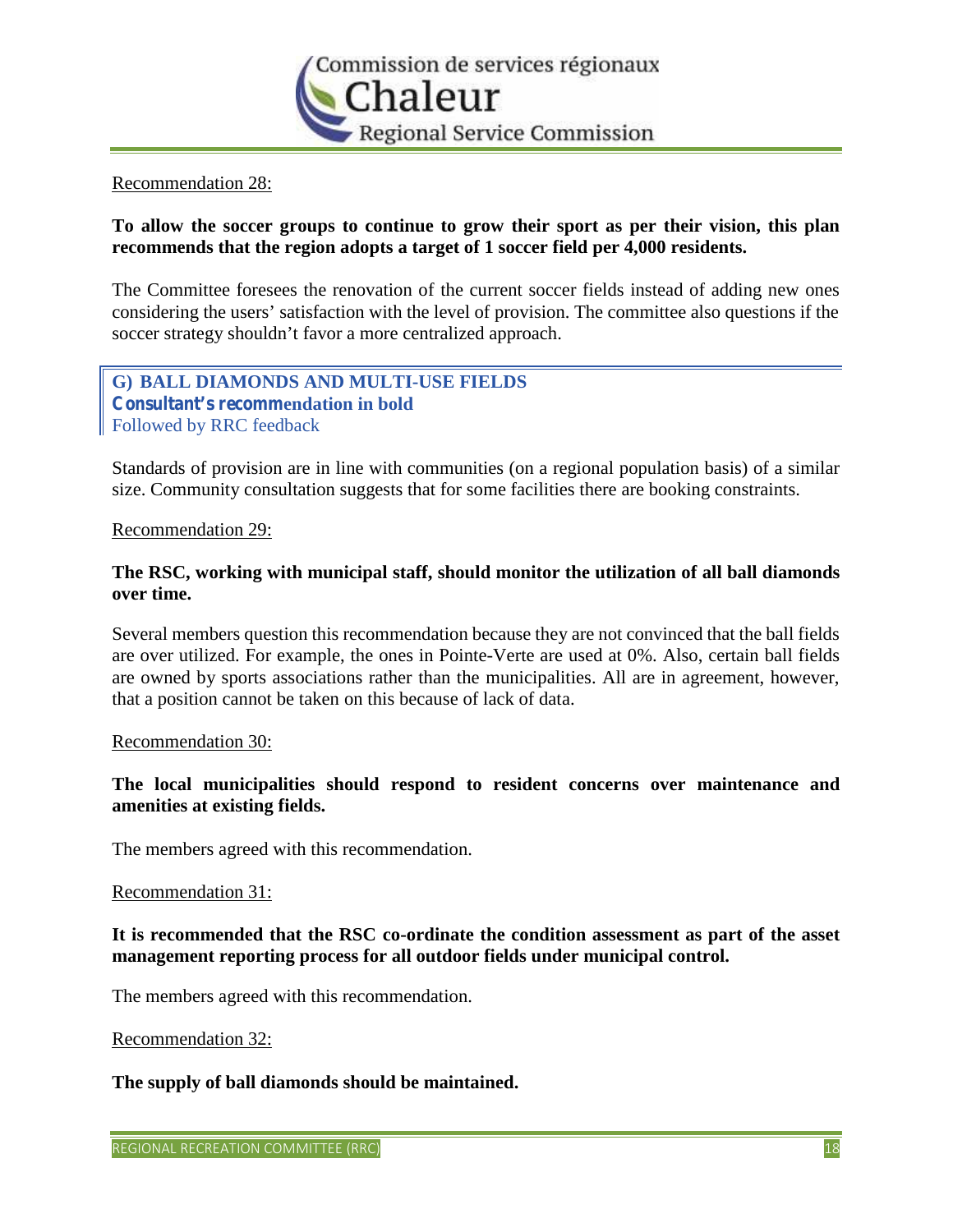

The members agreed with this recommendation.

**H) TENNIS COURTS Consultant's recommendation in bold** Followed by RRC feedback

Outdoor tennis courts provide a valuable amenity to many residents including opportunities for informal use of the tennis courts by residents for general, unstructured recreation use. This may include formal games or tennis or use for other related sports such as pickleball.

#### Recommendation 33:

Residents who responded to the survey indicated the importance of tennis courts as important local amenities. They also indicated that many of these courts needed repairs and better maintenance.

**The municipalities of the region should invest in their facilities by first conducting asset condition assessments, and subsequently establishing the costs of reinvestment in the courts, and equipment.**

#### Recommendation 34:

**Municipalities should consider the potential for the development of multi-use opportunities for these courts – to include other uses such as half-court basketball where utilization and need demonstrate that conversion of one or more tennis courts is warranted.**

#### Recommendation 35:

Regionally, the RSC has a role to play in responding to the growing demand for sports which are geared to an aging population.

**The growth of pickleball should be a specific area of future research and consultation to determine interest from the local communities in creating pickleball courts on existing tennis courts – either on a dedicated use basis through conversion of the courts or by adding pickleball lines to existing tennis courts.**

#### RRC feedback to recommendations 33, 34 and 35.

The survey indicates public interest for Tennis. There is a consensus that a regional assessment of all tennis courts should take place to determine if they are in good condition according to demand and if they are any underused, to foresee a conversion into pickle ball courts since we already have the asphalt, the poles, which would save time, energy and effort but mostly money; this would become regional. The tennis club is in a better position to evaluate the courts with the support of the regional committee. There should be a possibility of having indoor courts also.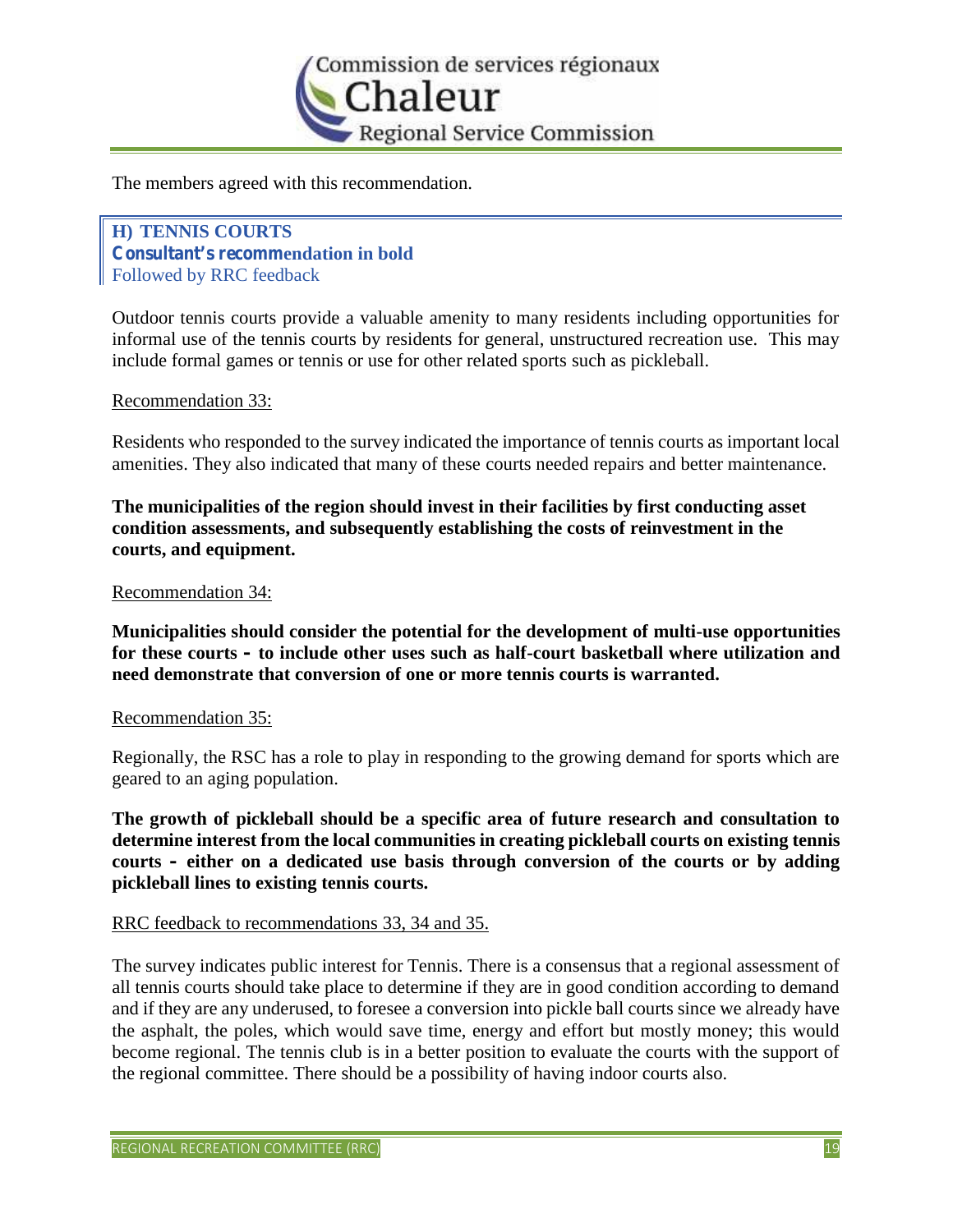

# **I) OTHER FACILITY TYPES Consultant's recommendation in bold** Followed by RRC feedback

The regional plan has an interest in the equitable distribution of many outdoor and indoor facility types but also recognizes that the level of service varies between the urban and semi-urban municipal communities and the more rural and remote parts of the region.

As such, this plan does not include standards and recommendations for geographic distribution of recreation assets which are more localized in their use – this includes parks, playgrounds, local trails, and outdoor rinks.

#### Recommendation 36:

**Each municipality and LSD must determine its own approach to the level of service it seeks to provide its residents but this should also recognize that where the level of service is reduced, and residents utilize services provided in other municipalities, there is an obligation to work toward an equitable sharing of costs.**

#### Recommendation 37:

**At a regional scale, there are required minimums that all municipalities and LSDs should conform to with regard to local services. The most important of these is effective asset management of existing facilities such as playgrounds and outdoor fields.**

#### Recommendation 38:

**The Chaleur RSC should work with constituent municipalities and LSDs to (a) add existing play structures infrastructure to the facility inventory; and (b) conduct asset condition and lifecycle planning for all equipment.**

#### Recommendation 39:

**It is recommended that future planning for playground and other small scale community amenities include an assessment of the potential for funding to be achieved through site plan agreement with sub-division developers for residential and commercial development, as well as sponsorship and grant programs available from national corporations.**

#### RRC feedback to recommendations 36, 37, 38 and 39

There is a consensus that these facilities should be maintained at a municipal level rather than at a regional level, as much on the planning side than on the cost-sharing side.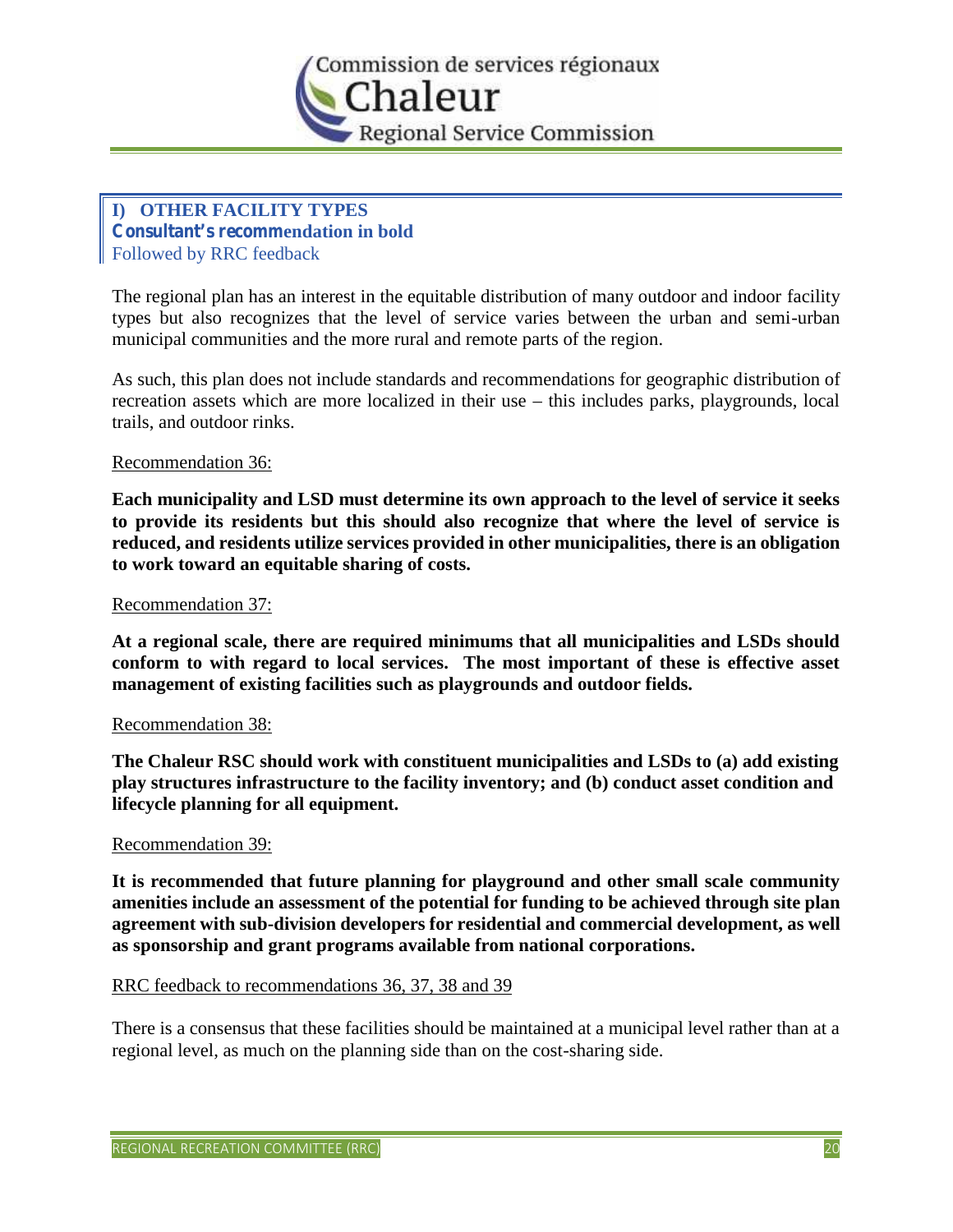

# **J) TRAILS Consultant's recommendation in bold** Followed by RRC feedback

Trails development is long term in nature and to be most effective in terms of generating true recreation and tourism potential, must cross jurisdictional boundaries to create an integrated regional trails network. Trails plans, active transportation plans and shoreline plans all offer regional solutions but often the implementation is limited by the unwillingness or lack of resources of one municipality to work collaboratively under an agreed timeline to complete development.

The opportunity for the RSC is to coordinate the implementation of regional trails. The Chaleur Trail Plan (Belledune to Bathurst) originally proposed and funded by the Sentiers Verts Chaleur Green Trails is a comprehensive trail program connecting all six municipalities. As of November 2016 the proposed route, concept design, capital costs and a phasing plan have been developed.

The implementation of this trail system will rest on availability of capital grants, fundraising and municipal capital expenditure. To be successful the plan will require an appropriate cost sharing mechanism. The appropriate mechanism should be considered in the context of the trails plan itself and the intended benefits to each municipality.

## Recommendation 40:

**It is recommended that all municipal partners consider the potential for linkage to the broader open space planning that each is responsible for. This project should be overseen by the Regional Services Commission which will have a mandate to develop an implementation plan (including a funding plan) for the trail that is approved by each of the municipalities.**

#### Recommendation 41:

**The RSC should fund the development of an active transportation plan for the region. The trails plan advocated by the trails user group should form part of a broader regional discussion of biking, hiking, open space and healthy living.**

# Rétroaction du CCRL pour les recommandations 40 et 41 :

There is consensus that the trails project is a great opportunity for the region. The RSC should work in collaboration with existing groups (Chaleur Green Trails, Bathurst Green Trails, NB Trails) without, however, insuring its supervision, as it is recommended. It could help on the financing side. It is also mentioned that the trails should be accessible during winter and summer. It is suggested that the permanent committee verifies with Chaleur Green Trails to see if there is an openness for collaboration.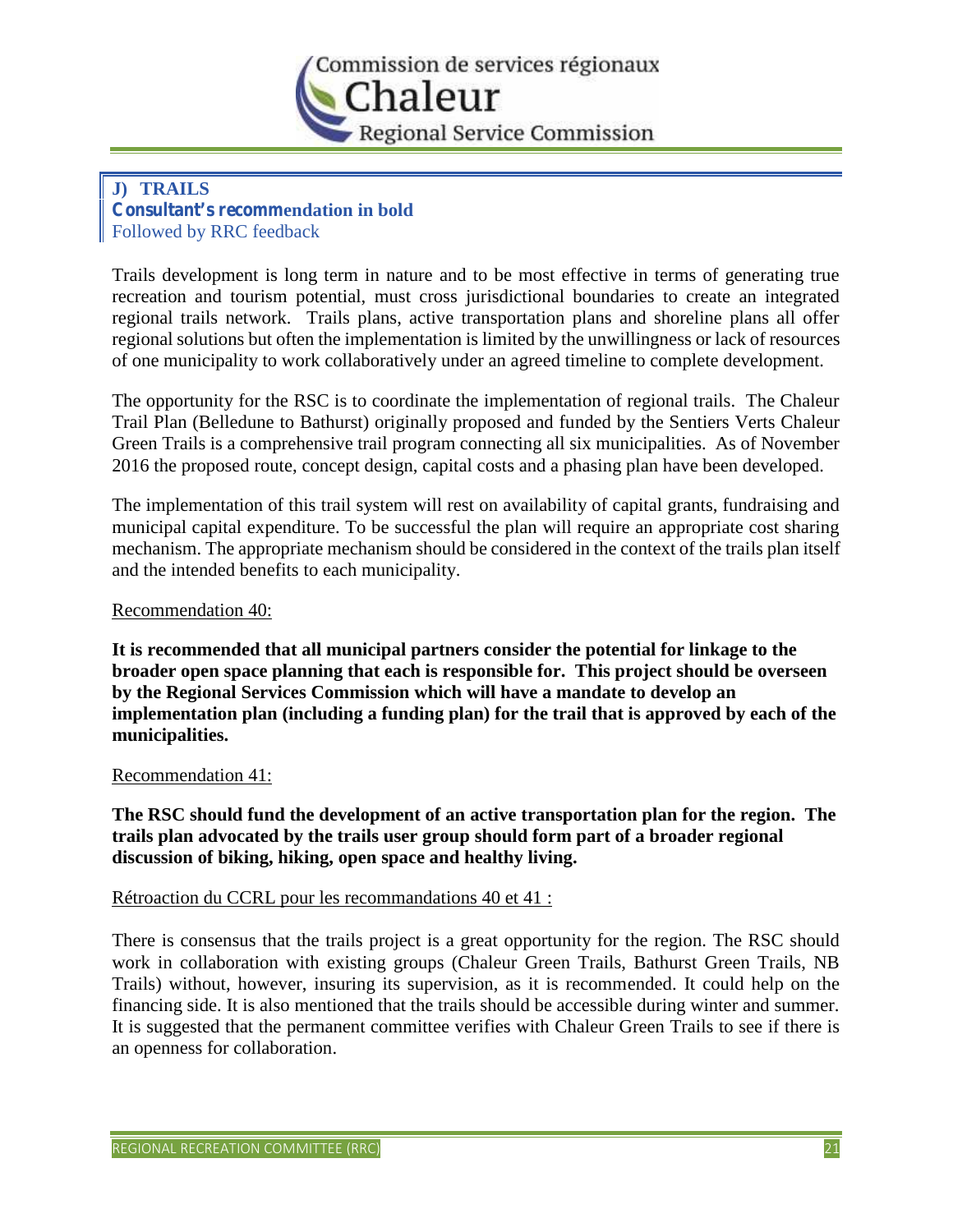

**K) SPECIALIZED FACILITIES: ATLAS PARK Consultant's recommendation in bold** Followed by RRC feedback

## Recommendation 42:

Atlas Park was developed as a reclamation of a former quarry. The outdoor facility is well used by residents from Pointe-Verte, and surrounding communities. The indoor facility is not used to its full capacity. Over the long term there is consideration to revitalize the indoor facility at a cost of more than \$1 million.

# **The Village of Pointe-Verte needs to conduct a cost-benefit analysis of continuing to maintain the indoor facility. The RSC should assist in this process, helping determine the regional opportunities for this unique facility.**

The Pointe-Verte representative disagrees with the description of the recommendation since the Facility is not used as much outdoors than indoors.

There is consensus that a greater assessment should be undertaken. The RSC would be there to support this process as with the arenas. There is a possibility to link the trails with the existing Chaleur Green Trail's project. Scuba diving is unique in the Atlantic and there is a lot of potential to be developed.

**L) GOVERNANCE OF REGIONAL PLANNING Consultant's recommendation in bold** Followed by RRC feedback

Success in regional planning can only occur if the municipal and LSD partners agree to an acceptable governance structure that oversees all research, planning and recommendations for regional collaboration. As with other aspects of the plan, evolution of approach to governance is expected and should be encouraged through a review and update of this plan at the end of Year Three (3) of its implementation.

#### Recommendation 43:

# **Create a Regional Recreation Standing Committee.**

- **1. The work and outputs of the Regional Standing Committee must be consensus-driven to be effective.**
- **2. The RSC Recreation Leadership Assistant administers the work of the standing committee and has an appropriated budget for carrying out substantive research and capacity-building tasks per the established mandate of the standing committee.**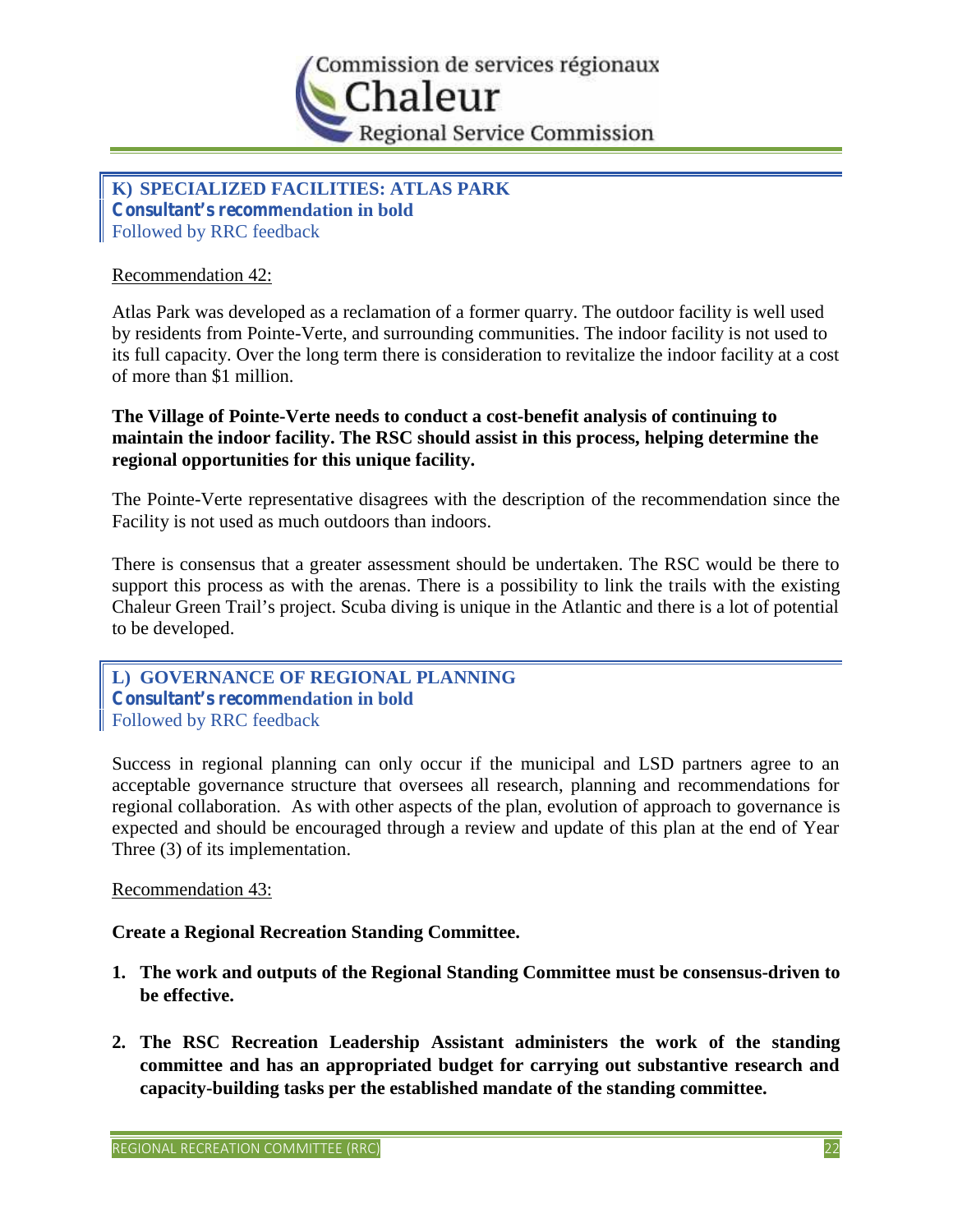

- **3. The mandate of the standing committee is to implement the regional collaboration measures which comprise the regional recreation plan.**
- **4. The standing committee has input to and directs the work of the Recreation Leadership Assistant but does not have direct day to day interaction with the assistant. The assistant reports to the Executive Director of the RSC.**
- **5. The standing committee reports to the Board of the RSC. Neither the Board of the RSC nor the standing committee has authority to bind the individual councils that comprise membership of the RSC.**
- **6. As such, approval of any action by the Board which imposes an action on the part of the municipal councils will require approval by each municipal council. In the case of the LSDs, the approval of the Province will be required including if necessary LSD resident referenda to approve budgetary support for cost sharing. The support of the Councils and LSDs for cost-sharing may necessitate active participation by the Province to incentivize such collaboration.**

There is consensus that a standing committee be created, but the structure should be determined later in collaboration with the RSC Board.

**M) DEVELOPING AND APPLYING ASSET MANAGEMENT AS A DECISION- MAKING TOOL Consultant's recommendation in bold** Followed by RRC feedback

It is appropriate for the RSC to develop a regional recreation asset management framework rather than wait for each municipality to conduct its own process. Asset management planning is the central recommendation of this plan and the basis for all future capital cost-sharing.

As the responsibility for the assets rests with the individual municipalities, agreement is required to enable the RSC to govern the process and financial resources will need to be allocated to enable this work to be completed. This funding will be required over several fiscal years.

To implement a centralized asset management planning process the following is recommended:

Recommendation 44:

**The RSC is given authority to undertake the research and reporting on behalf of all participating municipalities.**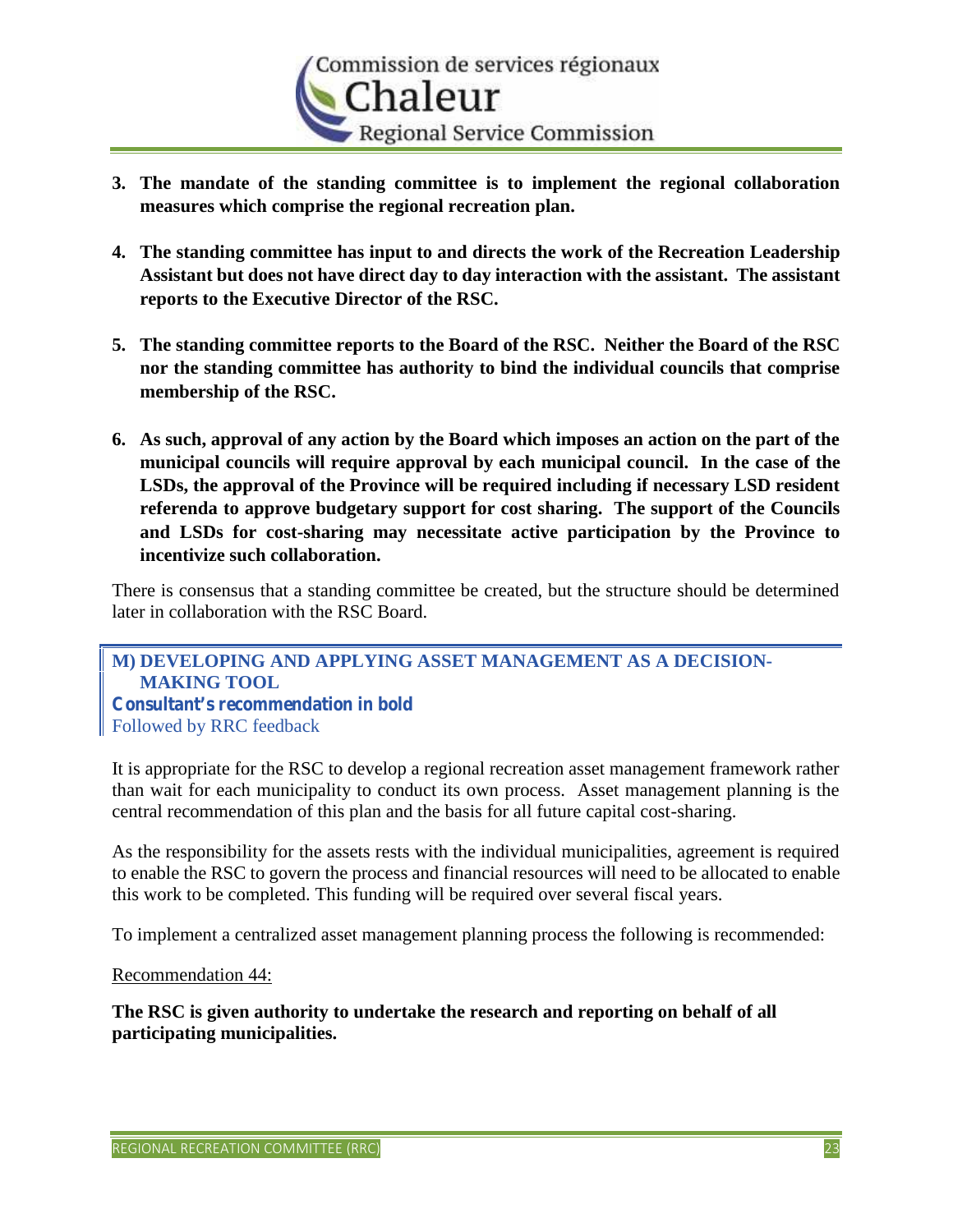

There is consensus that the RSC should be overseen by the RSC on behalf of the municipalities without, however, giving it the ultimate authority to do so as stated in the recommendation. (This process could be done through a memorandum of understanding instead.)

The Province is in the process of imposing municipalities to apply an asset management framework. It is important, however, that the process adheres to the same standards at those being developed by the province. Currently, the province is in its first phase. There is a possibility of receiving federal funding. The RSC could be responsible for obtaining these funds.

#### Recommendation 45:

**Sharing of the cost is therefore recommended on the same basis as the current funding of the inventory – namely pro-rata for each community based on its share of assessment and population base in equal measure (50% of the distribution of costs is based on relative share of total assessment in the region and 50% on relative share of total population).**

The committee members present agree with the formula 50 % tax base, and 50 % population base to distribute the costs related to asset management.

#### Recommendation 46:

**These specific reports should be cost-shared based on 50/50 cost share between the local municipality (as facility owner) and the RSC. Both the Local municipality and the RSC benefit from the work.**

The committee does not understand this recommendation.

#### Recommendation 47:

**The Regional Standing Committee oversees the asset condition and valuation process.**

The members agreed with this recommendation.

#### Recommendation 48:

**The Regional Standing Committee (via the work of the RSC Recreation Leadership Assistant in collaboration with local staff and stakeholders) will approve the proposed estimates of local versus regional use of existing facilities.**

The members agreed with this recommendation.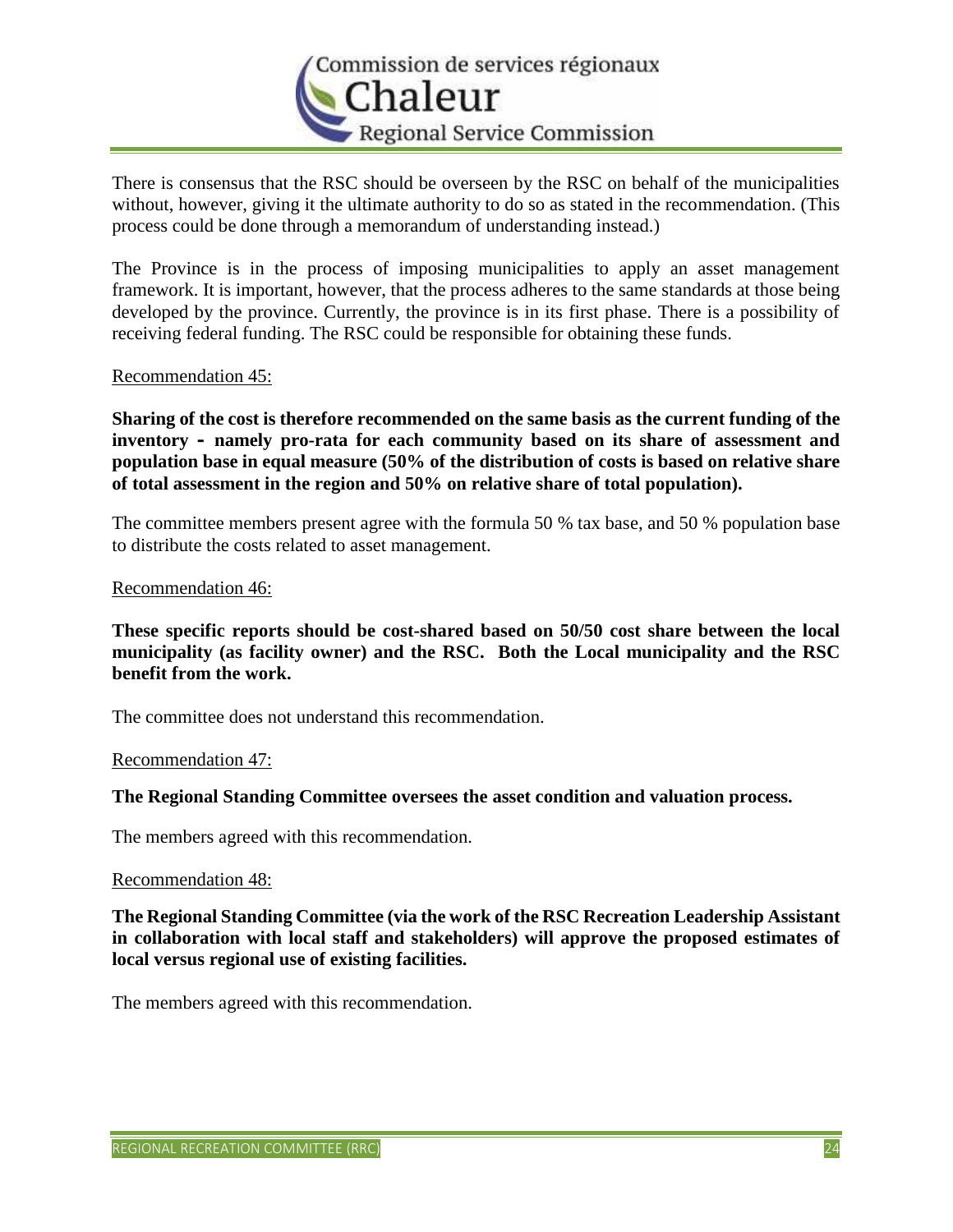

# Recommendation 49:

**It is recommended to limit the categories for assessment of regional function to the following:**

- **1. Indoor ice**
- **2. Aquatics**
- **3. Trails**
- **4. Indoor Soccer**
- **5. Sports Fields**
- **6. Prospective multi-use elements of a new aquatics centre including gym and field house**
- **7. Atlas Park**

It will be up to the standing committee to determine the categories. Therefore, the recommendation is rejected.

#### Recommendation 50:

**As part of the asset management plan, the future capital costs to maintain the function of each facility will be established and debated by the Regional Standing Committee.**

This recommendation should be determined in phase two.

Recommendation 51:

#### **Employ a Regional Recreation Leadership Assistant.**

The members of the committee support this recommendation.

7) Recommended Cost Sharing Mechanism

# **RRC CONCLUSION AND RECOMMENDATIONS**

The consultant's report offers interesting avenues for establishing better regional coordination in the development and maintenance of recreational and sports infrastructure and programs. This working document will become a useful framework for the second phase of this exercise.

The Committee considers, on the other hand, that the consultant made some recommendations prematurely, considering the authenticity of certain data. This merely reiterates the need to further develop the database developed by the Planning Department and to create a standard system for collecting regional data on users and user groups.

The committee is also of the opinion that the following steps should be undertaken in a second phase as if this fall: